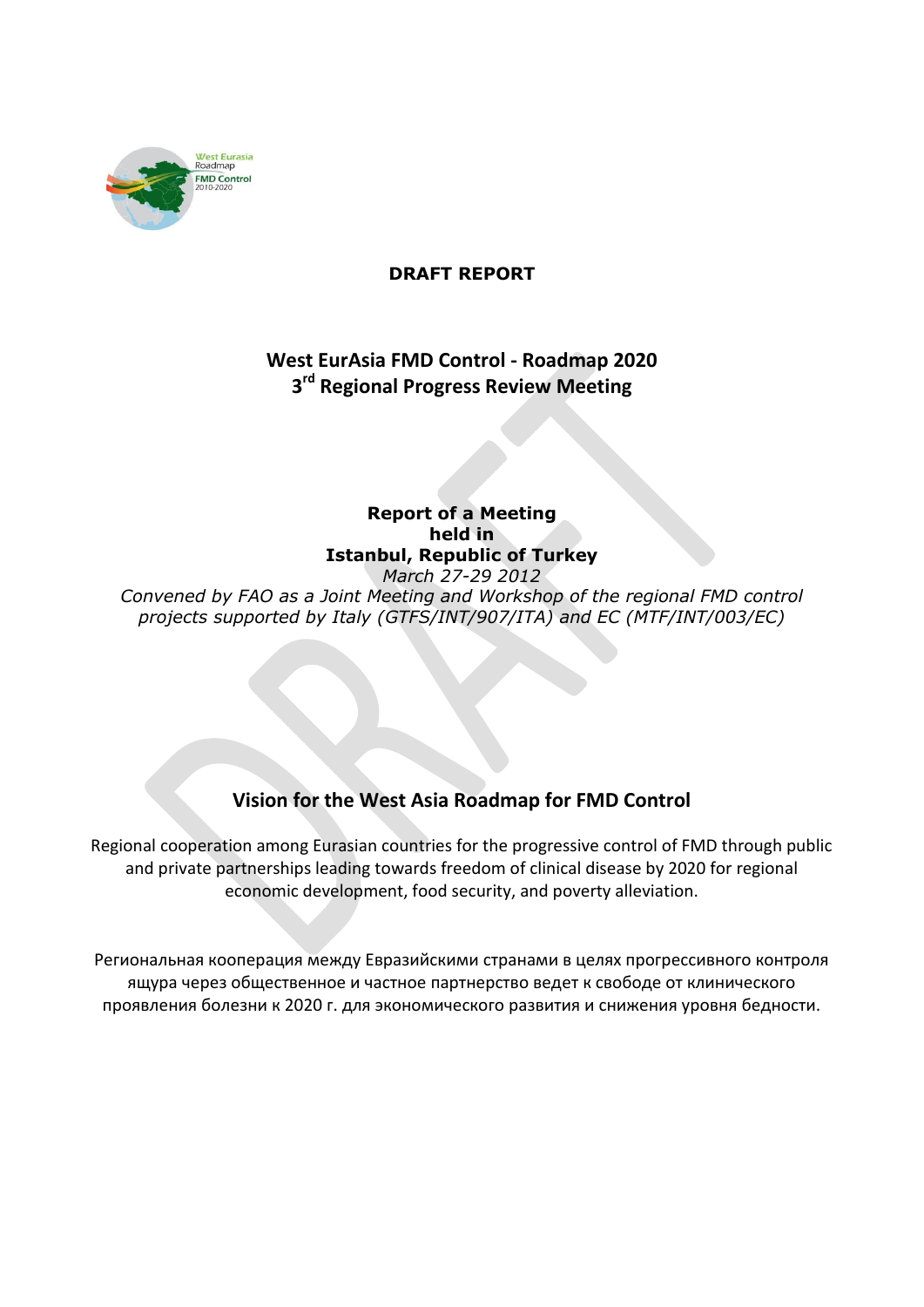# **Abbreviations**

| <b>CVO</b>       | Chief Veterinary Officer                                                                                             |
|------------------|----------------------------------------------------------------------------------------------------------------------|
| EC               | <b>European Commission</b>                                                                                           |
| <b>EUFMD</b>     | European Commission For The Control Of Foot-And-Mouth Disease (An<br>Inter-Governmental Commission Based In The Fao) |
| <b>FAO</b>       | Food And Agriculture Organisation Of The United Nations                                                              |
| <b>FMD</b>       | Foot-And-Mouth Disease                                                                                               |
| <b>OIE</b>       | World Organization For Animal Health                                                                                 |
| <b>PCP</b>       | Progressive Control Pathway                                                                                          |
| SAT <sub>2</sub> | Southern African Territories Type 2 Strain Of Fmd                                                                    |
| <b>USDA</b>      | United States Department Of Agriculture                                                                              |
| <b>WELNET</b>    | West Eurasia Laboratory Network                                                                                      |
| <b>WRLFMD</b>    | The World Reference Laboratory For Foot And Mouth Disease                                                            |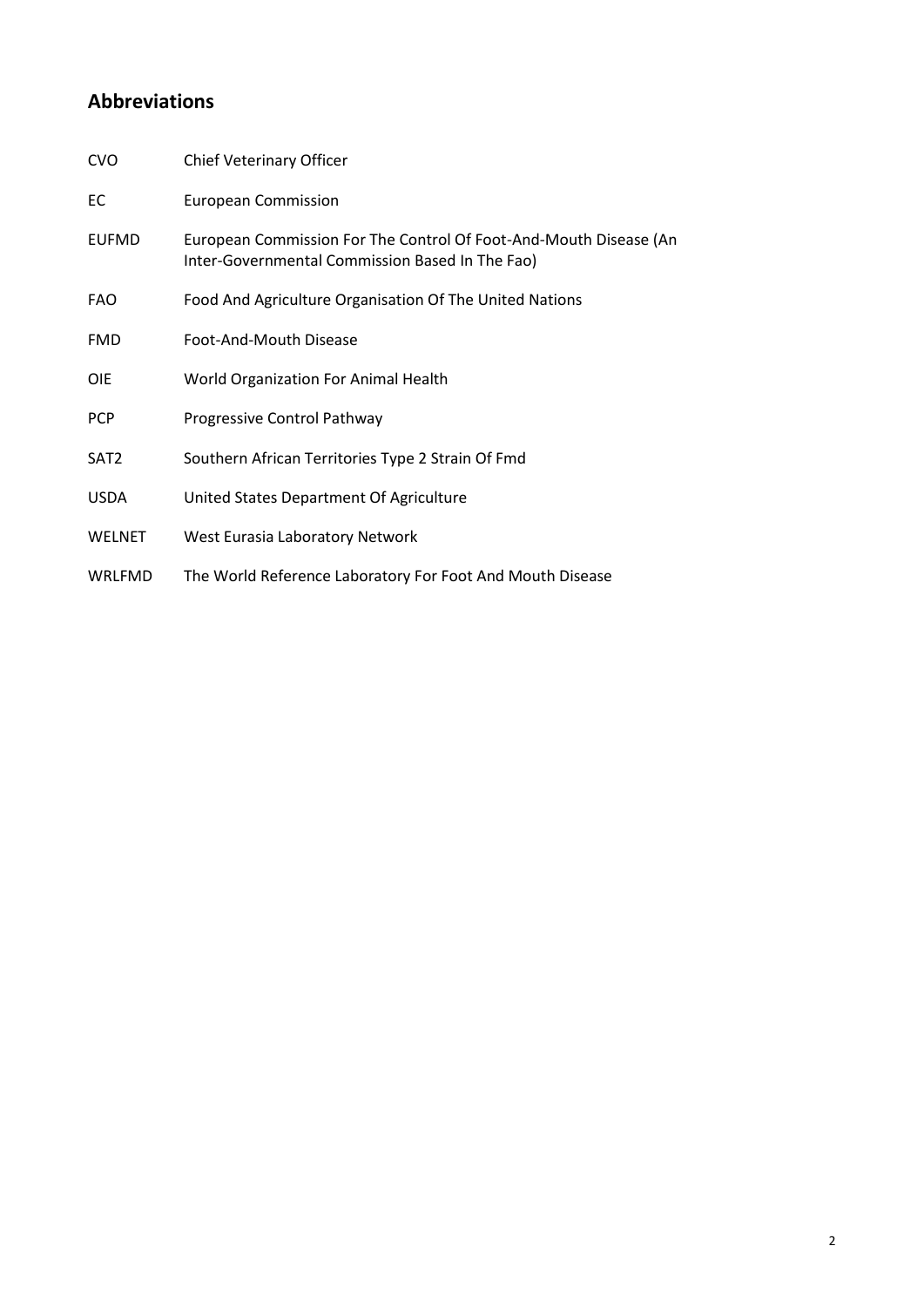# **Table of Contents**

| WEST EURASIA FMD CONTROL ROADMAP TO 2020 - revised during the 2012 Roadmap meeting                                                                                                                                      |  |
|-------------------------------------------------------------------------------------------------------------------------------------------------------------------------------------------------------------------------|--|
| Recommendations of the 3 <sup>rd</sup> Regional meeting to review progress: West EurAsia FMD Control - Roadmap                                                                                                          |  |
|                                                                                                                                                                                                                         |  |
|                                                                                                                                                                                                                         |  |
| Day 1- Session 1: Setting the Stage: West Eurasia Roadmap and the Progressive Control Pathway (PCP): Regional<br>Day 2- Session 3: Report from Advisory Group, Roundtable discussion, Draft Recommendations and Closing |  |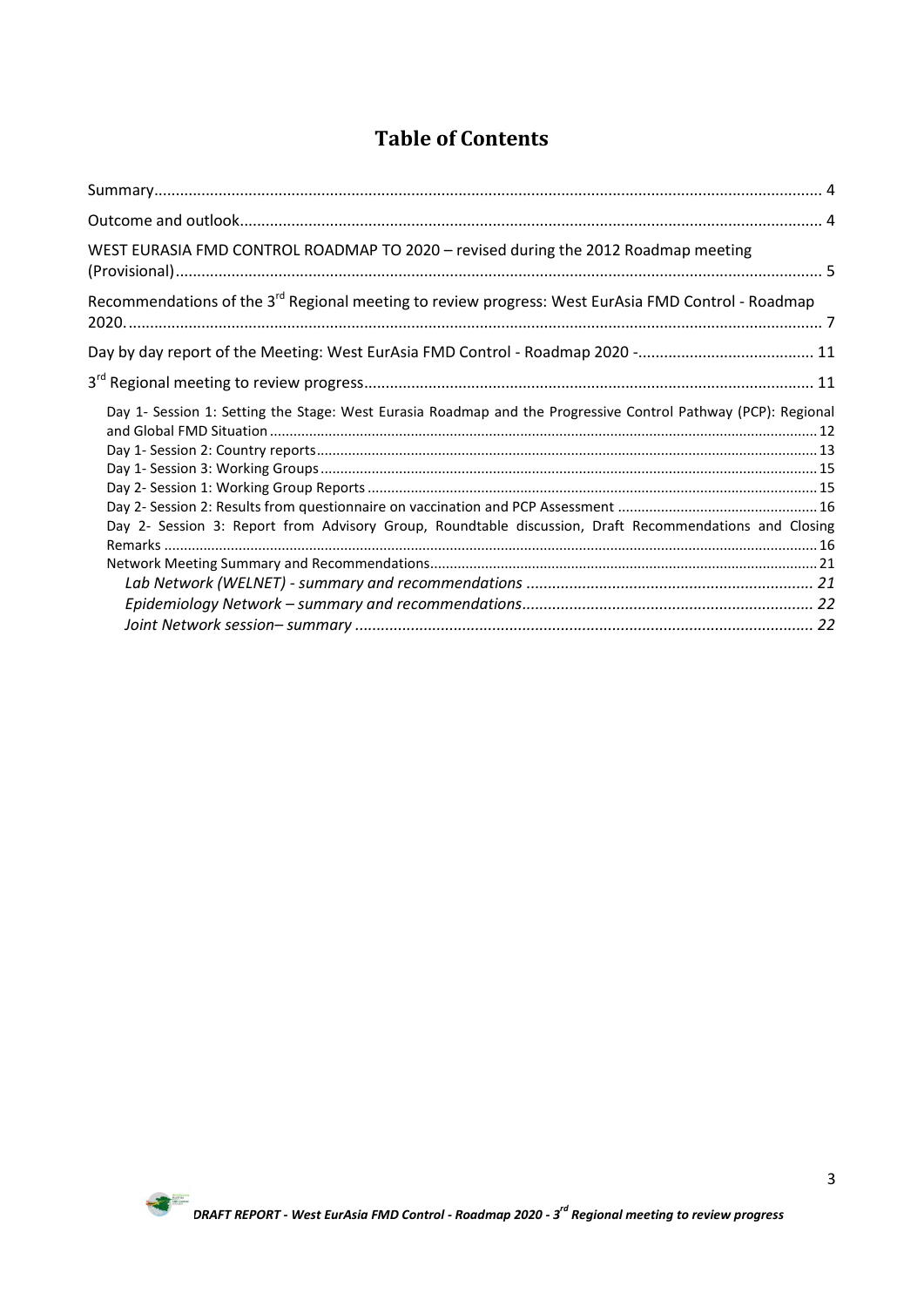### <span id="page-3-0"></span>**Summary**

- 1. The 3<sup>rd</sup> Regional Meeting to review the progress of the West Eurasia FMD Roadmap was held in Istanbul, Turkey, from the  $27<sup>th</sup>$  to the  $29<sup>th</sup>$  March 2012, organized by FAO in consultation with OIE. and hosted by the Ministry of Agriculture, Turkey.
- 2. The Meeting was supported by the FMD projects implemented by the EuFMD Commission (FAO) in Turkey, Trans-Caucasus and Iran, and the GTFS/INT/907/ITA project for Central Asian countries. Invitations were sent by FAO, on behalf of the FAO and OIE, to the Chief Veterinary Officers (CVOs) and to the FAO national consultants on FMD (EuFMD or GTFS projects). In total, 12 countries in West EurAsia were represented.
- 3. The Objectives of the Workshop were:
	- a. to review the progress along the Regional Roadmap towards the vision identified at the Shiraz Meeting in 2008, of a "West Eurasia region free of clinical FMD by 2020";
	- b. to share information on FMD virus circulation within the West Eurasia FMDV ecosystem to assist planning of preventive measures in the short-term.
- 4. The West Eurasia Roadmap Advisory Committee was re-elected with Turkey retaining the Presidency and Azerbaijan and Pakistan providing members. Naci Bulut (Turkey) was re-elected for the WELNET Network, and for the Epi-Network, Dr Naser Rasoli (Iran).
- 5. The progress of FMD control since the Istanbul meeting in 2010 was reviewed and a provisional revised Roadmap to 2020 developed for the 12 countries that participated in the 2012 West Eurasia FMD Roadmap review.
- 6. The progress in the third year was considered to be good. Of the 12 countries participating in the 2012 Roadmap meeting:
	- a. Three countries progressed from Stage 0 to 1 (Kyrgyzstan, Turkmenistan, Uzbekistan);
	- b. Nine countries were considered to remain at the same PCP stage as in 2010-11.
- 7. The Roadmap is not currently on track to achieve the vision of freedom from clinical cases of FMD being achieved by the year 2020. Four of 12 participating countries indicated that they foresee that their country would be in PCP Stage 3 in 2020. In Stage 3, FMD outbreaks are still expected and the focus of the Stage is progressive reduction of outbreak incidence, working towards elimination of circulation.
- 8. The less optimistic expectations of progression along the PCP over time are probably related to the increasing recognition that FMD control in the region is seriously hindered by weaknesses in international control of animal movement and gaps in preventive measures, such as biosecurity. The use of low potency vaccines and limited quantity of vaccine available have also been identified as factors that restrict progress in FMD control.

### <span id="page-3-1"></span>**Outcome and outlook**

- 9. The implementation of the vision will require a co-ordinated set of national efforts under an overall framework of progressive risk reduction, supported by regional services and sharing of information, technical knowledge, and possible donor support, between countries within the region and which are beneficiaries of the action.
- 10. In 2011-2012, the most important FMD event was the incursion of Asia-1 type virus into Iran and Turkey for the first time since 2002(Turkey) and 2004 (Iran).
- 11. All countries in the region are in PCP Stage 1 or above, and most continue to invest heavily in FMD vaccination programmes. Therefore, effective use of vaccine, including regular assessment of vaccine matching with local field strains, is extremely important.
- 12. The international organizations demonstrated continued strong support for the Roadmap process in West Eurasia. The EC and EuFMD support FMD control in Turkey and EuFMD supports FMD control in Iran and the TransCaucasus countries through ongoing projects. The Government of Italy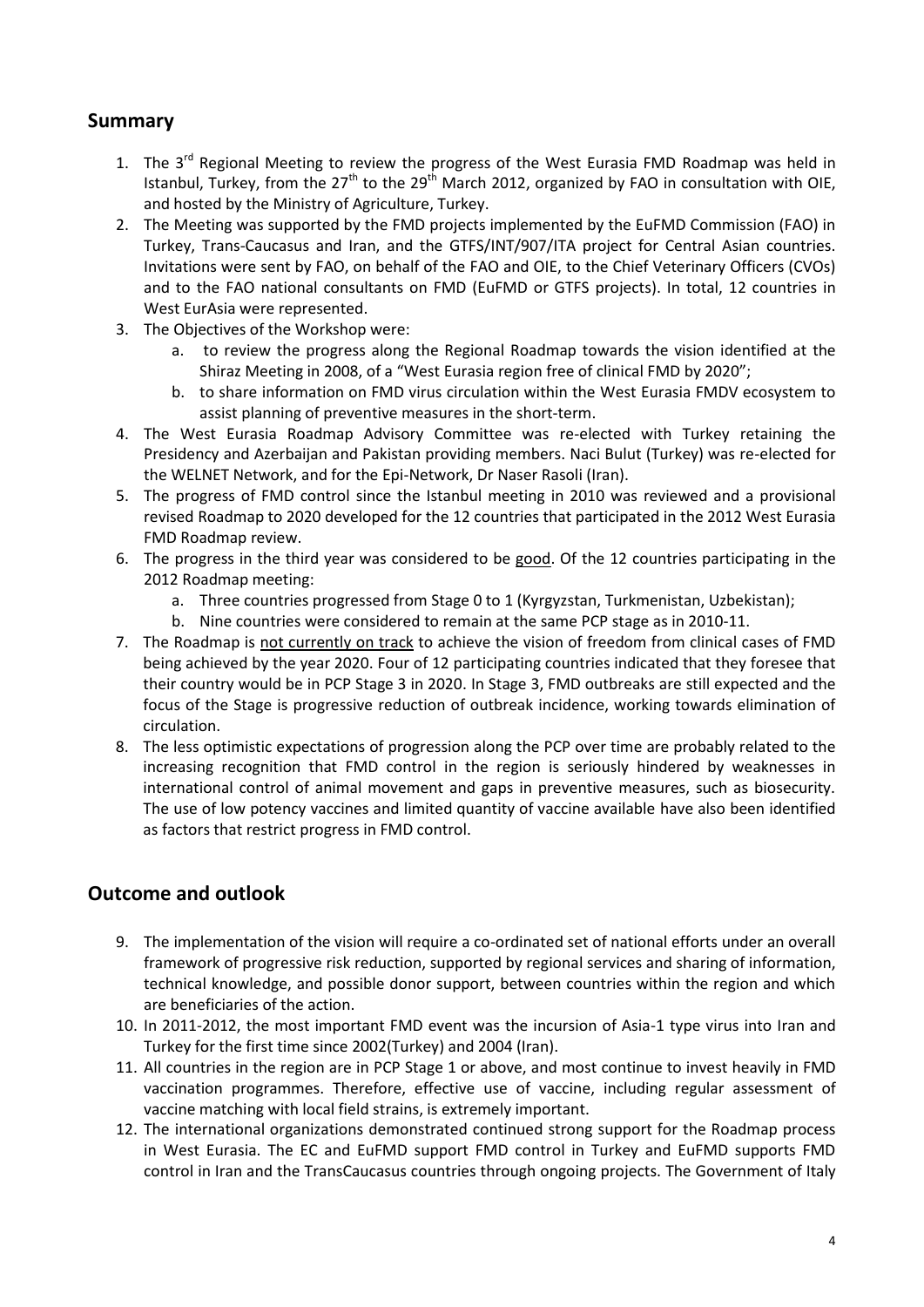has provided further support to five central Asian countries in a project which closed in March 2012. In 2011-2013, USDA, through FAO, will provide major support for FMD control in Pakistan.

- 13. A Secretariat remains necessary to provide co-ordination of the supportive services, particularly to promote the laboratory network and services, and the epidemiology and risk monitoring, and for monitoring and communication of progress.
- 14. Annual meetings should continue to be convened by FAO/EuFMD/OIE to monitor progress.

# <span id="page-4-0"></span>**WEST EURASIA FMD CONTROL ROADMAP TO 2020 – revised during the 2012 Roadmap meeting (Provisional)**

This table indicates the assessment of the country Stage position for 2012, together with the expected progression to 2020. For 2011, the 2010 PCP Stage was maintained because no Roadmap meeting was held in 2011. The progression from 2013 to 2020 is based on self-assessment completed during the Istanbul meeting.

Countries are given until  $30<sup>th</sup>$  of June 30 2012 to produce an evidence-based request for this provisional status to be changed.

|              |                                                                         | 2008    | 2009 |                | 2010 2011*     | 2012           | 2013           | 2014             | 2015           | 2016             | 2017                 | 2018                    | 2019           | 2020                    | Comment                    |
|--------------|-------------------------------------------------------------------------|---------|------|----------------|----------------|----------------|----------------|------------------|----------------|------------------|----------------------|-------------------------|----------------|-------------------------|----------------------------|
|              | Kazakh                                                                  |         |      | 1              | 1              | 1              | 3              | 3                | 3              | $\overline{4}$   | 4                    | 5                       | 5.             | 5.                      |                            |
|              | Kyrgyz                                                                  |         |      | $\mathbf{0}$   | $\bf{0}$       | $1$ (new)      | $\overline{2}$ | $\overline{2}$   | 3              | 3                | 3                    | 4                       | 4              | 5                       |                            |
|              | Tajik                                                                   |         |      | 1              | $\overline{1}$ | 1              | $\overline{2}$ | $\overline{2}$   | $\overline{2}$ | $\overline{2}$   | 3                    | 3                       | 3              | 3                       |                            |
|              | Turkmen                                                                 |         |      | $\mathbf{0}$   | $\mathbf{0}$   | $1$ (new)      | $\overline{2}$ | $\overline{2}$   | $\overline{2}$ | 3                | 3                    | 3                       | 3              | 3                       |                            |
|              | Uzbek                                                                   |         |      | $\mathbf{0}$   | $\mathbf{0}$   | $1$ (new)      | $\overline{2}$ | $\overline{2}$   | $\overline{2}$ | 3                | 3                    | 3                       | 3              | 3                       |                            |
|              |                                                                         |         |      |                |                |                |                |                  |                |                  |                      |                         |                |                         |                            |
|              | AFG                                                                     |         |      | 1              | $\overline{1}$ | 1              | $\overline{2}$ | $\overline{2}$   | $\overline{2}$ | 3                | 3                    | 3                       | 3              | 4                       |                            |
|              | <b>IRN</b>                                                              |         |      | $\overline{2}$ | $\overline{2}$ | $\overline{2}$ | $\overline{2}$ | $\overline{2}$   | 3              | 3                | 3                    | $\overline{a}$          | 4              | $\overline{\bf{4}}$     |                            |
|              | <b>PAK</b>                                                              |         |      | 1              | 1              | 1              | $\overline{2}$ | $\overline{2}$   | 3              | 3                | 3                    | $\blacktriangle$        | 4              | $\overline{\bf{4}}$     |                            |
| West Eurasia | East Anatolia<br>(TR)                                                   |         |      | $\overline{2}$ | $\overline{2}$ | $\overline{2}$ | $\overline{2}$ | $\overline{2}$   | $\overline{2}$ | $\overline{2}$   | $\overline{2}$       | 3                       | 3              | 3                       |                            |
|              | Thrace (TR)                                                             |         |      | new            | 4              | $\overline{4}$ | 4              | $\blacktriangle$ | 5              | 5 <sup>1</sup>   | 5                    | 5.                      | 5              | 5                       |                            |
|              | Marmara<br>Aegean (TR)                                                  |         |      |                | $\overline{2}$ | $\overline{2}$ | $\overline{2}$ | 3                | 3              | $\overline{4}$   | $\blacktriangleleft$ | $\overline{\mathbf{4}}$ | 4              | $\overline{\mathbf{4}}$ |                            |
|              | Central Anatolia<br>(TR)                                                |         |      |                | $\overline{2}$ | $\overline{2}$ | $\overline{2}$ | $\overline{2}$   | $\overline{2}$ | $\overline{2}$   | $\overline{2}$       | 3                       | 3              | 3                       |                            |
|              | Syria                                                                   |         |      | 1              | $\overline{1}$ |                | 3              | 3                | 3              | $\blacktriangle$ | $\overline{4}$       | 4                       | 4              | 5                       | not assessed in 2012       |
|              | Iraq                                                                    |         |      |                |                |                |                |                  |                |                  |                      |                         |                |                         | not assessed in 2010, 2012 |
|              | Armenia                                                                 |         |      | $\overline{2}$ | $\overline{2}$ | $\overline{2}$ | $\overline{2}$ | 3                | 3              | 3                | $\overline{4}$       | $\overline{4}$          | 4              | 4                       |                            |
|              | Azerbaijan                                                              |         |      | $\overline{2}$ | $\overline{2}$ | $\overline{2}$ | $\overline{2}$ | 3                | 3              | 3                | 3                    | $\overline{\bf{4}}$     | 4              | 5                       |                            |
|              | Georgia                                                                 | pending |      | 1              | 1              | 1              | $\overline{2}$ | $\overline{2}$   | 3              | 3                | 3                    | $\blacktriangle$        | $\overline{4}$ | 5                       |                            |
|              | * No Roadmap Meeting was held in 2011, therefore 2010 Stages maintained |         |      |                |                |                |                |                  |                |                  |                      |                         |                |                         |                            |

**Table 1:** *Preliminary assessment of country Stage position for 2012, together with the expected progression to 2020.*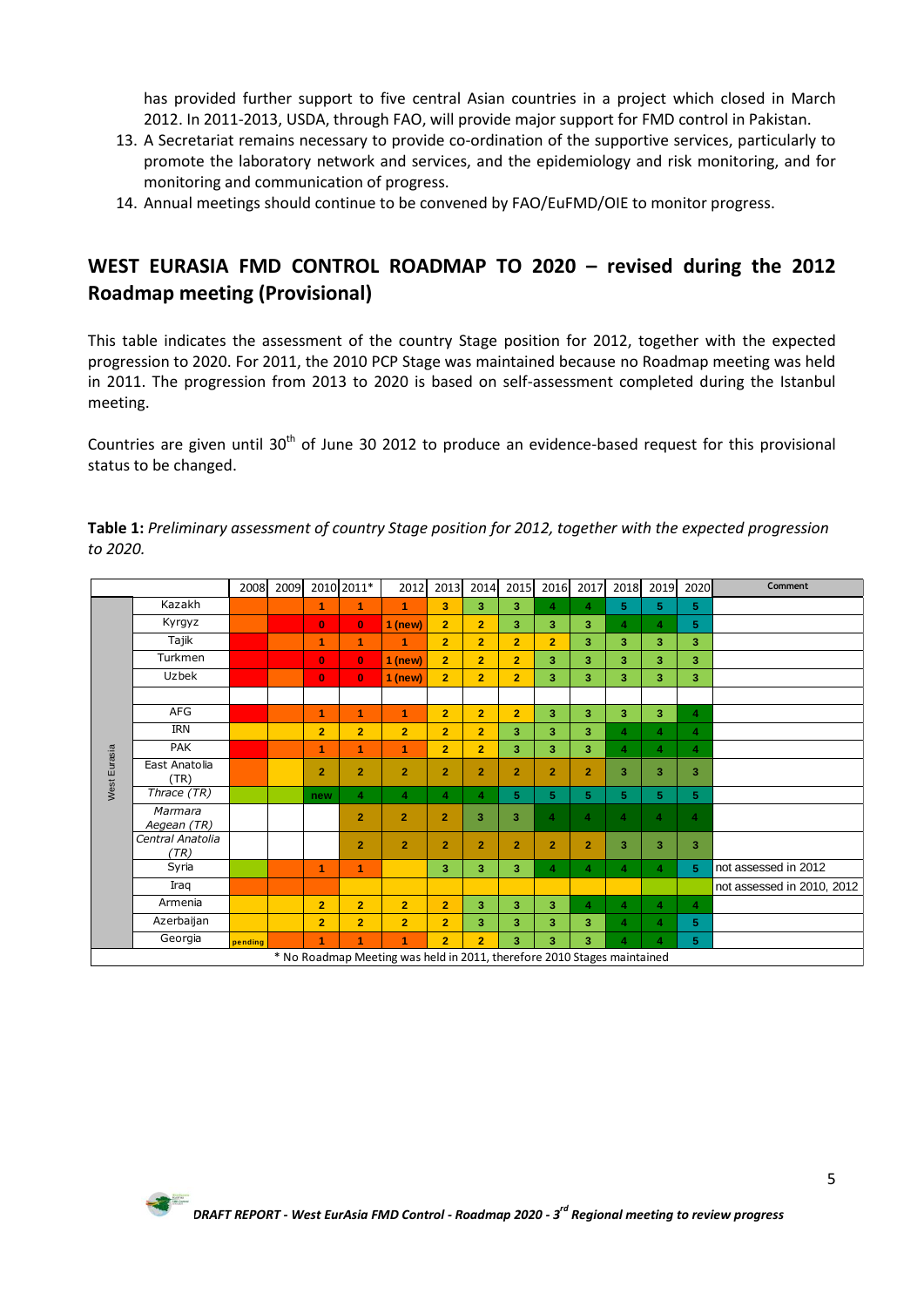**Figure 1:** *Map of countries that participate in W. Eurasia Roadmap, and provisional PCP Stage (2012)*



### **Preliminary Assessment of country PCP Stage** following 2012 W. Eurasia Roadmap meeting

### **Acknowledgements**

This report was compiled by the Secretariat of the EuFMD Commission, FAO, Rome. The financial support for travel and allied costs, from the EC (SANCO) and Italian Co-operation (GTFS/INT/907/ITA) is gratefully acknowledged.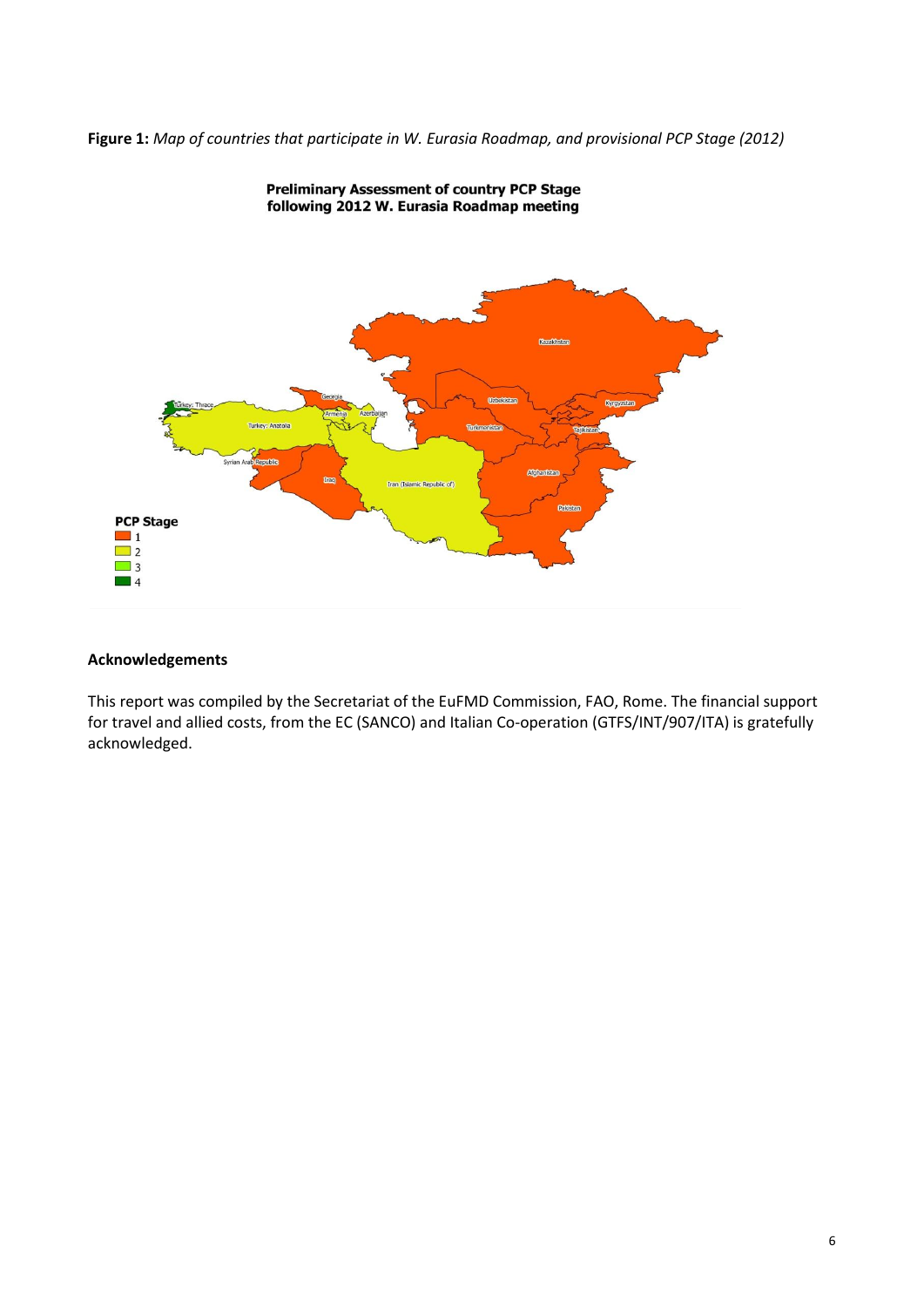# <span id="page-6-0"></span>Recommendations of the 3<sup>rd</sup> Regional meeting to review progress: West EurAsia **FMD Control - Roadmap 2020.**

The 12 countries here represented, agree the following:

*Considering that:*

1. There have been three major regional epidemics of FMD in the last three years (2009-2011) caused by A Iran 05 (Bar-08), O PanAsia-2 (ANT-10) and Asia-1 (unnamed strain). Two of these reached Libya and one reached Bulgaria. These outbreaks were detected and investigated largely through activities relating to the PCP. Serotype O Panasia II (ANT-10 lineage) has affected many countries in the region in the past year, and other type O Panasia II lineages have affected countries in the region;

2. Genetically distinct lineages of FMDV serotypes A, O and Asia-1 circulate within parts of the region, with the potential for further emergence and spread throughout the region;

3. Some countries in the region remain at an early stage of the PCP, with limited actions to monitor and control the movement of FMD;

4. Large investments in FMD control in Turkey and the I.R of Iran, and other countries in the region, are at risk as a result of epidemic developments in some parts;

5. Progress has been made to better map the emergence and spread of strains within the region, and to communicate between risk managers in the veterinary services, but an early warning system to allow countries to adapt their control measures is not yet in place;

6. Most countries have demonstrated their commitment to the Roadmap by undertaking PCP activities, with evidence of monitoring and control actions being applied, but eight of 14 remain in Stage 1 and 4 countries foresee themselves in Stage 3 in 2020;

7. There is a need for the countries of the region to express their voice and to assist direction of the initiative, working with the international organizations;

8. The countries of the region require effective regional services to achieve the progress in monitoring and surveillance, and assist improving the capacity of the national reference laboratories to service the national control strategies;

9. There has been a high demand for virus typing in 2011, and clear demonstration of the need for additional laboratory capacity in the Regional and national laboratories in order to provide rapid FMDV typing and vaccine matching services for the countries concerned;

10. FMD vaccines being used in the region are of generally low potency (3 PD50), include vaccines which are not purified in respect of NSP, and are produced by a range of suppliers whose adherence to the quality standards of the OIE and European Pharmacopoeia are uncertain;

11. Preventive vaccines of 3PD50 potency cannot be expected to prevent all outbreaks, and that additional measures targeted at critical control points will be needed if disease and viral circulation is to be prevented.

### *Recommend the following:*

*On virus circulation*

- 1. Veterinary Services should reconsider their vaccination plans for the coming year, taking note of the continuing epidemic of serotype Asia -1 in Turkey, Iran, Pakistan and Afghanistan, and of serotype A Iran 05 and O Panasia II in at least these same countries;
- 2. Veterinary Services should develop contingency plans for the possible introduction of exotic FMDV from other virus pools, including the risk of FMDV spread of SAT2 from infected parts of the middleeast, and FMDV from pool 1 (East Asia) for the strains for which vaccines in common use may not protect.

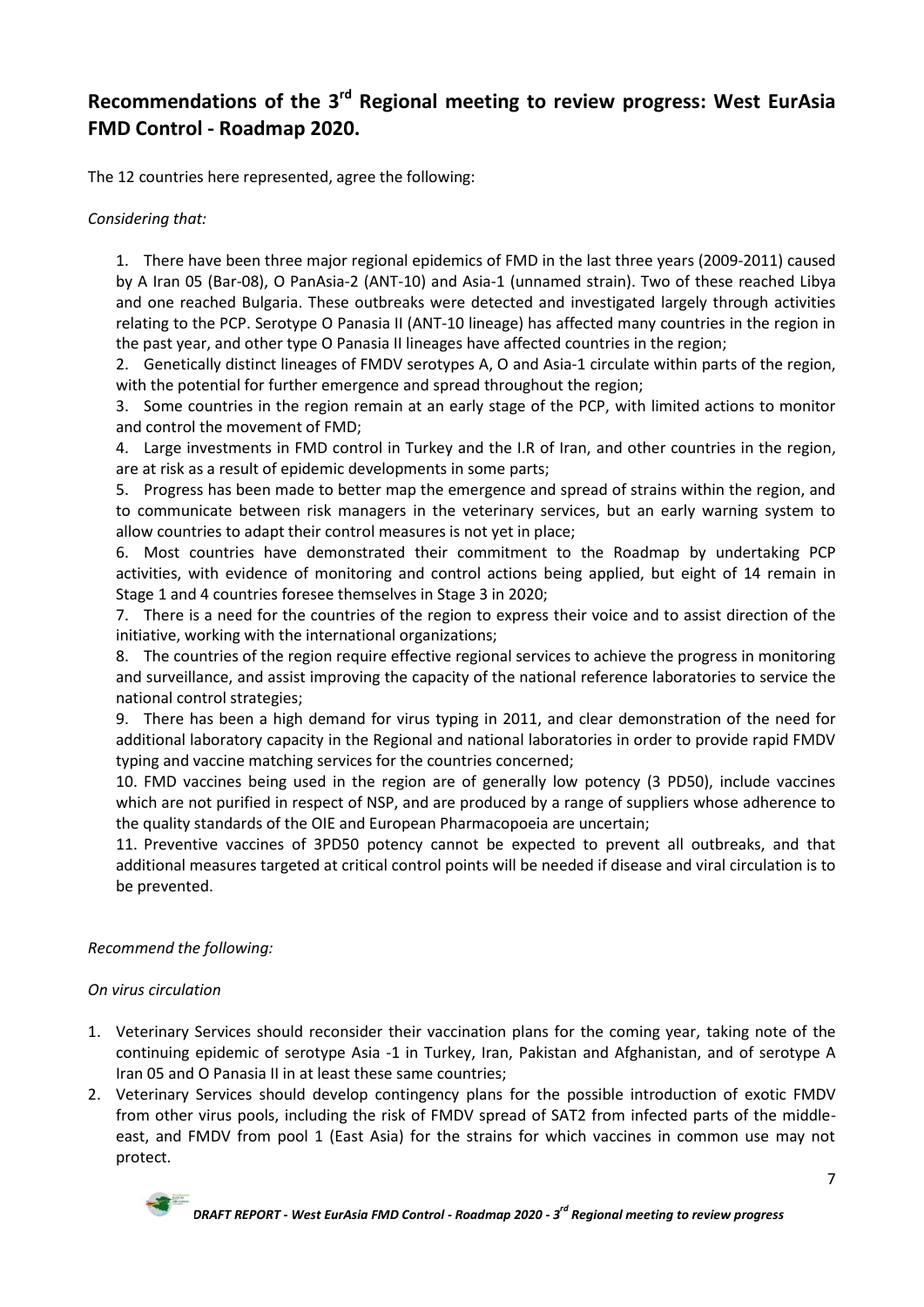### *On vaccine recommendations*

- 3. Veterinary services should ensure that vaccines used are appropriate for the risk from viruses circulating in the West Eurasia region; the most appropriate vaccines for current risk in the region for use in 2012 are A Iran 05/A TUR 06 and O Manisa/O Panasia II. For Asia-1, Shamir is still the WRL recommended strain, but countries should note that the level of protection provided by Shamir against the new Asia1 strain is uncertain and more information is required to evaluate the protection provided in the field;
- 4. FAO/OIE reference centres for FMD should be consulted in decisions on the use of vaccine antigens that are different from the recommended for West Eurasia;
- 5. Veterinary services should review the re-vaccination intervals in countries in PCP Stage 2 to 4. This interval should be based on vaccine performance in the field, an assessment of the duration of population immunity in the species, and the risk posed by the gap in immunity in the species and age group concerned.

### *On the overall Roadmap approach and PCP*

- 6. Recommended continuation of the Roadmap process, with a general endorsement of the approach including an annual survey for indicators of progress;
- 7. To endorse the process used in the Meeting for assessment of progress and urge FAO and OIE to finalize the official process for PCP step Acceptance Process at the regional and international levels;
- 8. Encouraged the Advisory group, and the EuFMD as Secretariat, to establish a donor co-ordination group for the Roadmap, to promote the PCP and Roadmap approach within their programmes and to find solutions to gaps in international support for national or regional support activities;
- 9. To make sure that the countries that are part of the West Eurasia Roadmap pursue their control efforts in coherence with the FAO and OIE Global FMD Strategy on FMD control (when officially adopted in June 2012), and notably that the Veterinary Services are progressively reinforced, as part of the 'enabling environment' accompanying the progress along the PCP;
- 10. To take into account the interactions between West Eurasia and the West Asia part of the Middle East region and articulate the West Eurasia roadmap /programmes with the Middle East ones;
- 11. To present the political commitment of the West Eurasia countries to the 2nd international Conference for FMD control, Bangkok, June 2012;
- 12. To use the possibility of Official Endorsed FMD Control Programmes during the Stage 3 of the PCP as a recognition of the effective management of FMD control in the country.

### *On the FMD monitoring and early warning activities*

- 13. Recommends far greater effort to achieve the rapid sharing of laboratory information on FMD between the four main countries of Pakistan, Iran, Afghanistan and Turkey, through support to the WELNET and to reference laboratories providing vital services to the Roadmap;
- 14. WELNET, with the Secretariat and the WRL, should ensure that gaps in submission of samples for more than two months by the seven countries routinely reporting FMD in the region are identified, and attention given to achieve submissions;
- 15. Consideration should be given to supporting National FMD laboratories in countries in PCP Stage 1 with diagnostic kits to enable them to confirm the serotype on the basis that results will be reported to WELNET and to the OIE and Roadmap meetings;
- 16. Greater communication on a regular basis to the 14 countries in the Roadmap, plus their international partners, through newsletter, bulletins or other means of bring attention to new findings/threats to FMD control.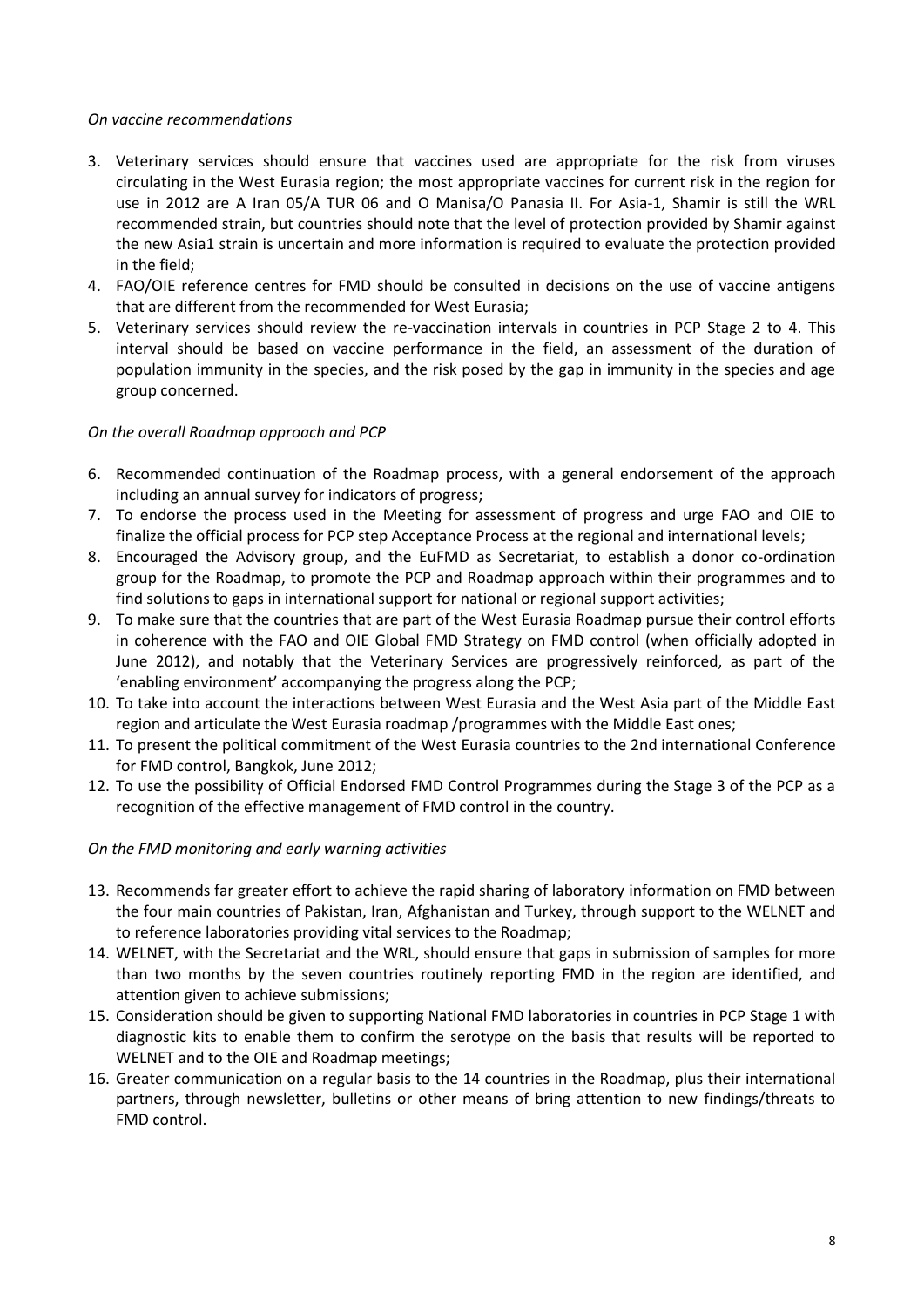### *On progress along the Roadmap since 2009*

- 17. That the international organizations, and national stakeholders, take note of the progress achieved in parts of the region since 2008, with progress of several countries along the pathway;
- 18. That the 2012 Roadmap be finalized before the *end of April*, after allowing another month for the missing information to be provided;
- 19. That the progress in this region be communicated to the Global Conference in Bangkok in June 2012, and that the Secretariat prepare information materials that assist countries to communicate the Roadmap principles and progress to national and international stakeholders.

### *Recommendations of the West Eurasia FMD Lab Network*

- 20. Support is provided to WELNET in 2012 to better plan activities and achieve regular communication between the reference and national laboratories in the region;
- 21. The recommendations of the WELNET meeting were :
	- a) Continued support is still vital to WELNET in 2012 to achieve the rapid sharing of laboratory information on FMD between the reference and national laboratories in the region and to support early detection and diagnosis capacity;
	- b) That the Annual Workplan for 2012 be considered and supported by EuFMD and /or other international agencies, and calls upon the EuFMD to provide support for the action plan;
	- c) To organize teleconferences between Pakistan, Iran, Afghanistan and Turkey, to support the WELNET and reference laboratories providing vital services to the Roadmap;
	- d) Continued support be provided on the training needs for laboratory diagnosis to build up laboratory capacity in the region by developing a comprehensive plan to address training requirements for the next three years, facilitated by FAO/EuFMD consultancy project;
	- e) To develop a mechanism for early detection and prompt identification of novel virus strains and threats in the region by collection of samples from endemic and sporadically diseased countries in the region, and testing through the WELNET;
	- f) To organize a training workshop on vaccine matching methods to support regular testing for monitoring continual antigenic changes in order to optimise vaccination strategy in the region;
	- g) To develop a simple proficiency trial system to be serviced within the region following a feasibility study supported by WRL and EuFMD, with results that can be presented to the Annual Meeting and communicated to the WRL and EuFMD regularly;
	- h) To organize a workshop to assess residue of NSP by IPC kit for use in the region, and enhance NSP serosurveillance capacity in the region;
	- i) A pilot study be supported on the benefit/cost of swab sampling from high risk markets in the region in light of the existing study in order to evaluate usefulness as an alternative collection system to identify circulating virus, including support to WELNET laboratories willing to undertake the services and information sharing required;
	- j) Encourage WELNET laboratories developing Multiplex Real Time RT-PCR in the region, and facilitate collaboration between the WELNET laboratories already working on this area (Turkey and Iran) with the goal of primer optimisation according to circulating and high-risk strains.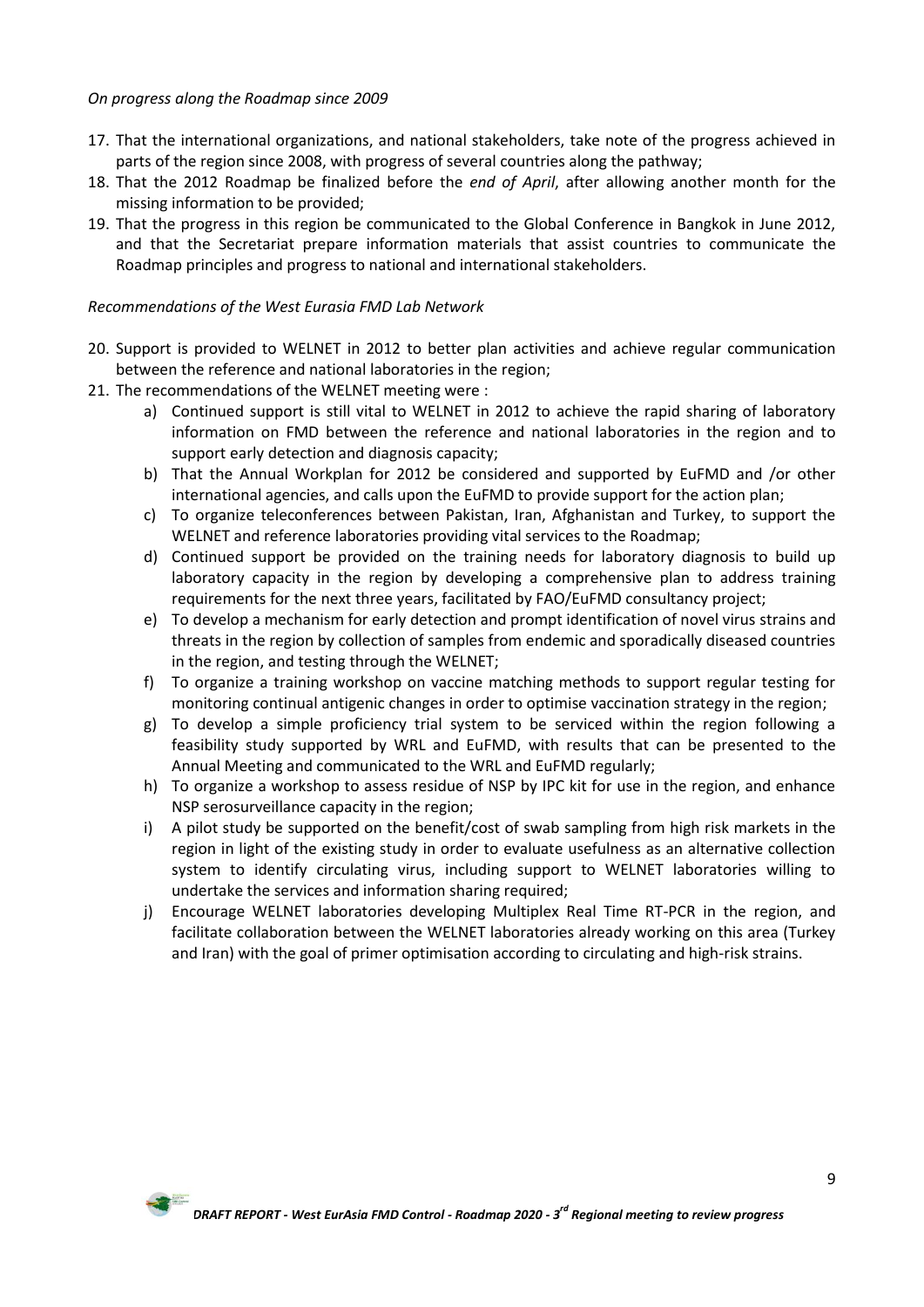### *Recommendations of the Epidemiology/Risk assessment group:*

- 22. The network should seek to undertake activities and initiatives that will support countries in progress through PCP-FMD, particularly through the promotion of use of epidemiological tools in FMD control and by harmonizing the approach to surveillance in order to facilitate communication and understanding in the region. These activities should also improve early warning and response to FMD events in the region;
- 23. Through electronic communication and face-to-face meetings when possible, the network should share information and results pertaining to FMD monitoring and surveillance design and analysis, socioeconomic approach and outcomes and value chain analysis;
- 24. That a training course in "**Practical Epidemiology for Progressive Control**" should be offered to network members to build capacity in epidemiology and socio-economic analysis; and specifically assist the veterinary staff of countries to plan and undertake activities within the framework of the PCP-FMD, with a first course to be conducted in 2012 and the appropriate level of field work needed to ensure training is appropriate to the situations faced in West Eurasia.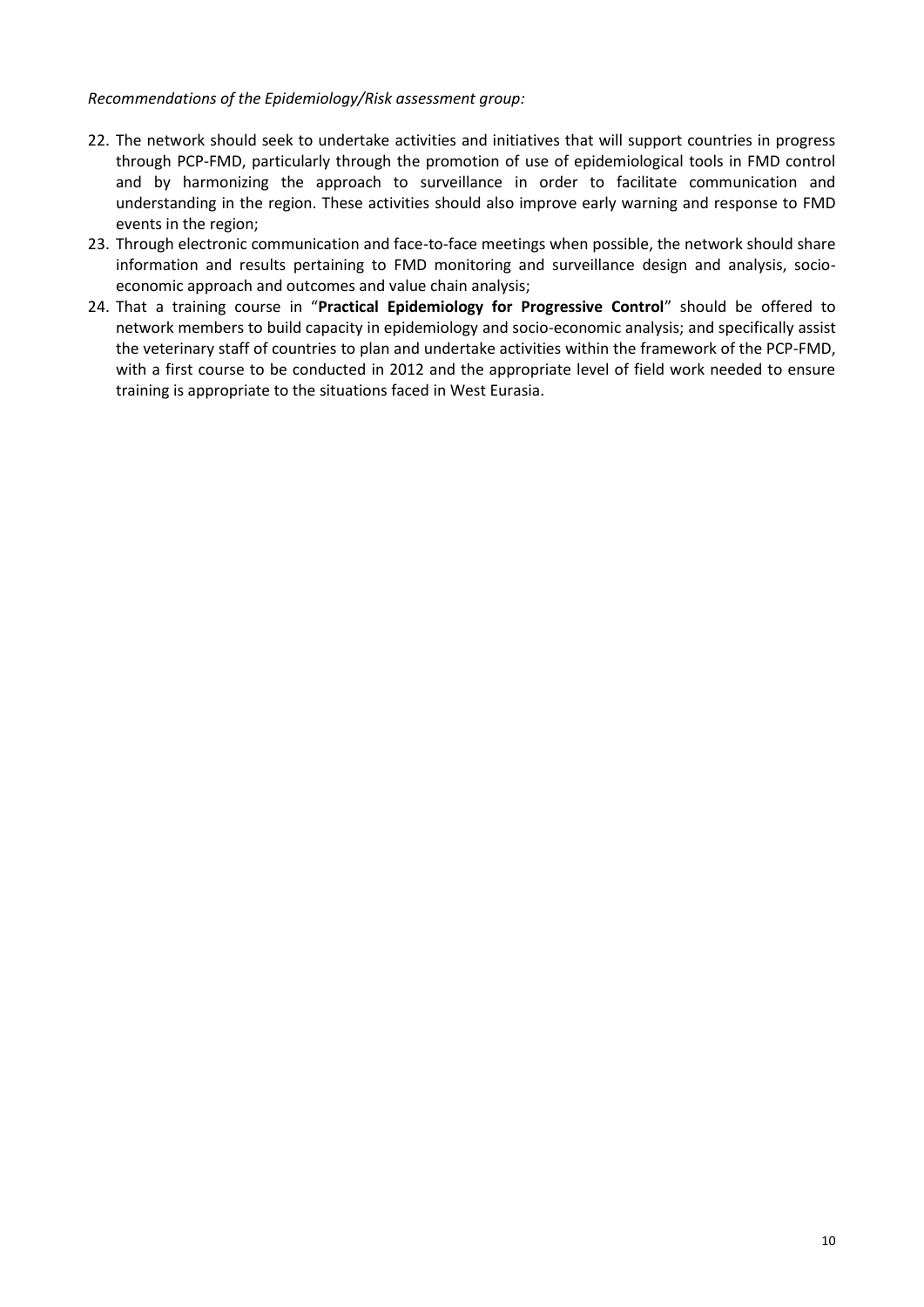### <span id="page-10-1"></span><span id="page-10-0"></span>**Day by day report of the Meeting: West EurAsia FMD Control - Roadmap 2020 -**

# **3 rd Regional meeting to review progress**

### **Opening**

The Meeting was opened by Dr Nahit Yazıcıoğlu, CVO and Head of the Animal Health Department, GDFC, Turkey. He warmly welcomed all participants to the meeting. Dr. Nigel Gibbens, EuFMD vice chairman, described the importance of the West Eurasia area to Europe. While the FMD control programs are a national responsibility, international support for the region is necessary, particularly technical support. As such, EuFMD anticipates continued support for this region to progress along the PCP Roadmap from 2013- 2016, particularly in areas such as epidemiology training, promotion of WelNet activities and enhancement of data analysis and reporting through a dedicated database.

Dr. Alf-Eckbert Füssel, representing the European Commission (EC), echoed the sentiments of Dr. Gibbens in terms of the importance of the region and expressed his best wishes and hope to see progress along the PCP. Dr. Juan Lubroth, representing the Food and Agriculture Organization (FAO), reminded participants that FMD is not a rich countries' problem but its predominant effects are to negatively impact livelihoods and food security of the poor. He called for an emphasis on preventive measures and transparent reporting of FMD cases. Dr. Joseph Domenech gave opening remarks on behalf of the World Organization for Animal Health (OIE). He encouraged all participants to attend the upcoming FAO/OIE Global Conference on Foot and Mouth Disease Control that will be held in Thailand in late June 2012. Dr. Domenech further emphasized that, while this Roadmap was the first in the region and is now in its 4<sup>th</sup> year, it must articulate with other Roadmaps in the region, as the FMD virus may circulate between the different Roadmap country groups.

### **Organization of the Workshop**

The Workshop was structured as follows:

- Day 1
	- $\triangleright$  Following the Opening, there was a series of talks which set the context for the participants. The Progressive Control Pathway and its relationship with the Roadmap proves was reviewed, and links and distinctions to the FMD Global Strategy and OIE procedures (official recognition of control programmes, FMD freedom, and PVS pathway) were described. Also in this session, two important talks described the current FMD situation in the region and globally.
	- $\triangleright$  Following this background, each country gave a brief report on their progress along the PCP pathway. The day closed with a working session during which each country charted their expected progress along the PCP to 2020 and discussed in groups about particular challenges and obstacles they faced and potential solutions.

Day 2

- $\triangleright$  The advisory group met prior to the meeting to discuss issues related to the PCP Stage assessment and the future of the Roadmap.
- $\triangleright$  During the main meeting session, the each group from the previous afternoon gave feedback as to the issues discussed. The provisional Regional Roadmap and results from the questionnaire on vaccine use were presented. The meeting closed with the reading of draft Recommendations and Roundtable remarks by all country and international organization representatives.
- $\triangleright$  The WelNet and Epidemiology networks met in the afternoon.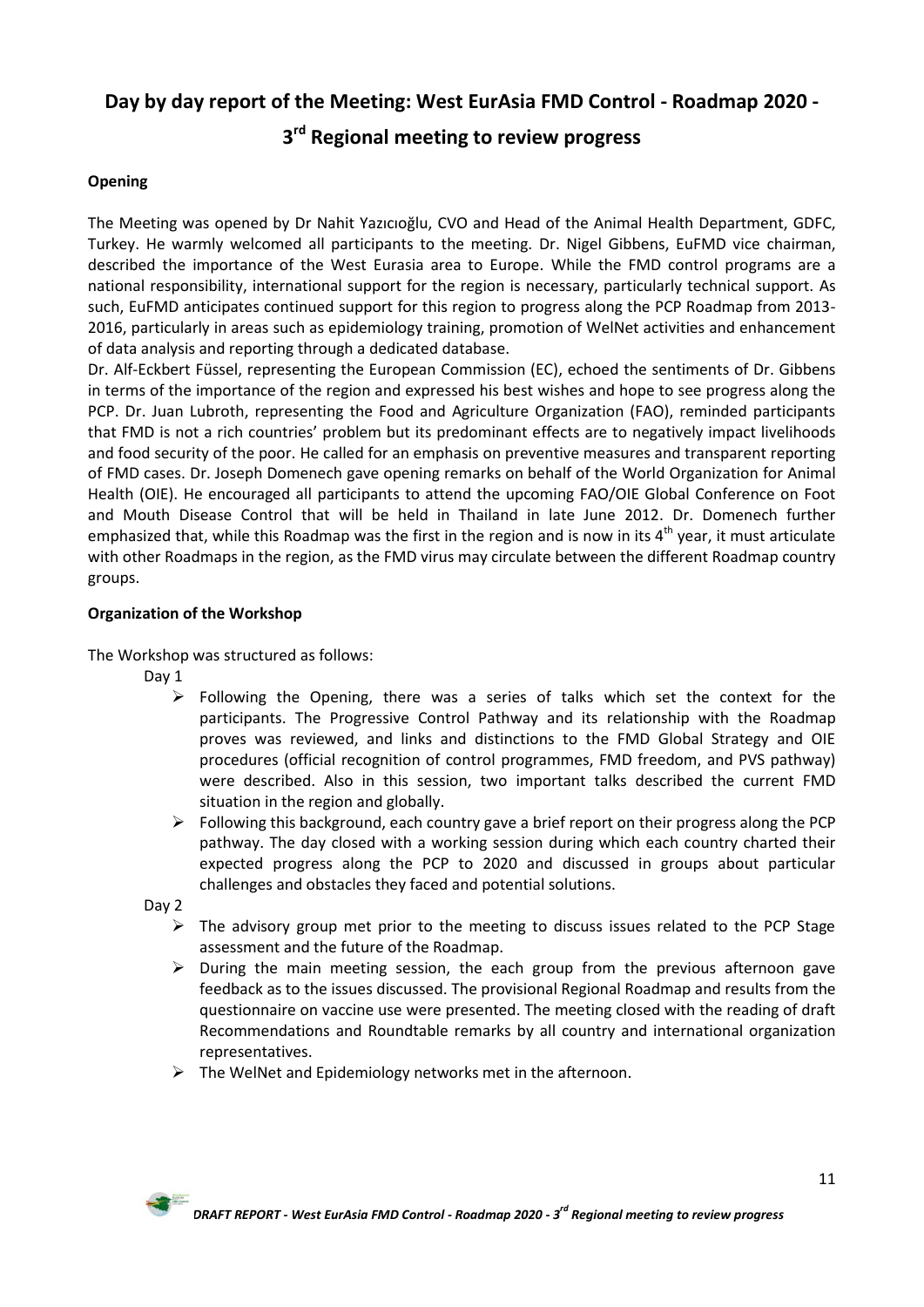### <span id="page-11-0"></span>*Day 1- Session 1: Setting the Stage: West Eurasia Roadmap and the Progressive Control Pathway (PCP): Regional and Global FMD Situation*

Chair: Dr. Juan Lubroth, FAO

The Session first received a presentation from Dr. Keith Sumption (EuFMD) giving the background to the West Eurasian FMD control Roadmap, (**Appendix 1**), mentioning that the West Eurasia Roadmap has demonstrated good progress since its inception three and a half years ago; now there is better understanding and awareness of FMD risks, many countries have progressed within the PCP and as a result new epidemic events are being identified at an earlier point. Progression in the PCP is particularly supported in West Eurasia through the activities of the FMD Lab Network (WELNET), the Epidemiology Network and the Roadmap Advisory group. It is the responsibility of each country to manage the risks with their own resources, and the PCP provides assistance to develop sustainable strategies. In order to continue to progress and improve, there is a need at the regional level for actions to reduce the risk of animal movements, economic analysis and stakeholder inputs, improved data sharing and reporting and capacity building in epidemiology, risk assessment and management.

The second presentation, "West EurAsia: recent epidemic situation, progress and challenges to implement the regional roadmap for progressive FMD control", given by Dr. Syed Jamal (**Appendix 2**). He explained that at present serotypes O, A and Asia-1 are circulating within the region. There are multiple sublineages within these serotypes, and new ones are appearing rapidly. Since the first Roadmap meeting in Shiraz (2008), three epidemics of regional significance have occurred within the region: A-Iran 05 (2008-2012), O PanAsia II (2009-2012) and most recently a new Asia-1 strain (first detected in Pakistan in 2008, but with significant spread in 2011). Available data indicates that all of these epidemics spread from East to West, and highlights the challenges in cross-border FMD control. Poor matching with commonly used vaccines most likely also played a role in these epidemics. Results were described from research done in live animal markets and dairy colonies in Pakistan, Tajikistan and Afghanistan in which apparently healthy animals were tested for FMDV. This non-invasive sampling demonstrated that FMD virus may be recovered from apparently healthy animals in markets and dairy colonies, and may be an important component of surveillance programs in endemic settings.

Dr. Joseph Domenech from the OIE then took the floor and presented information about the Global FAO-OIE FMD Control Strategy, which arose from a recommendation of the 1<sup>st</sup> International Conference of FMD Control in Paraguay in 2009 (**Appendix 3**). He outlined the components of the strategy: context, rationale, tools, already established programs, research needs and expectations, activities (globally, regionally and nationally), limiting factors, implementation and governance and finally conclusions. Dr Domenech stressed that the Global Strategy is designed to be tailored to national and regional situations and particularities of the virus pools, and as such articulates with the Regional Roadmaps. The Global Strategy will be formally presented at the Joint FAO/OIE Global Conference on the Control of FMD, to be held in Thailand in late June 2012.

The next presentation was on the "PCP-FMD principles and assessment procedures", by Dr. Melissa McLaws, EuFMD (**Appendix 4**). The PCP-FMD is a joint FAO/EuFMD/OIE tool developed to assist countries where FMD is endemic to progressively reduce the impact of FMD. It consists of 5 stages, that range from beginning to understand the epidemiology of FMD to developing an effective risk mitigation strategy, to measures that allow the elimination of virus circulation and maintenance of FMD absence. The PCP promotes a regional approach to FMD control by encouraging transboundary surveillance activities including the regular exchange of information. Work on the PCP-FMD is ongoing, including the development of an assessment procedure and tools to define countries' current PCP status and track progress over time. She explained the progress-to-date on these tools and procedures, which are based on the PCP Guidelines and applied during this Roadmap meeting. Feedback from the meeting will be used to improve and finalize the tools and procedures.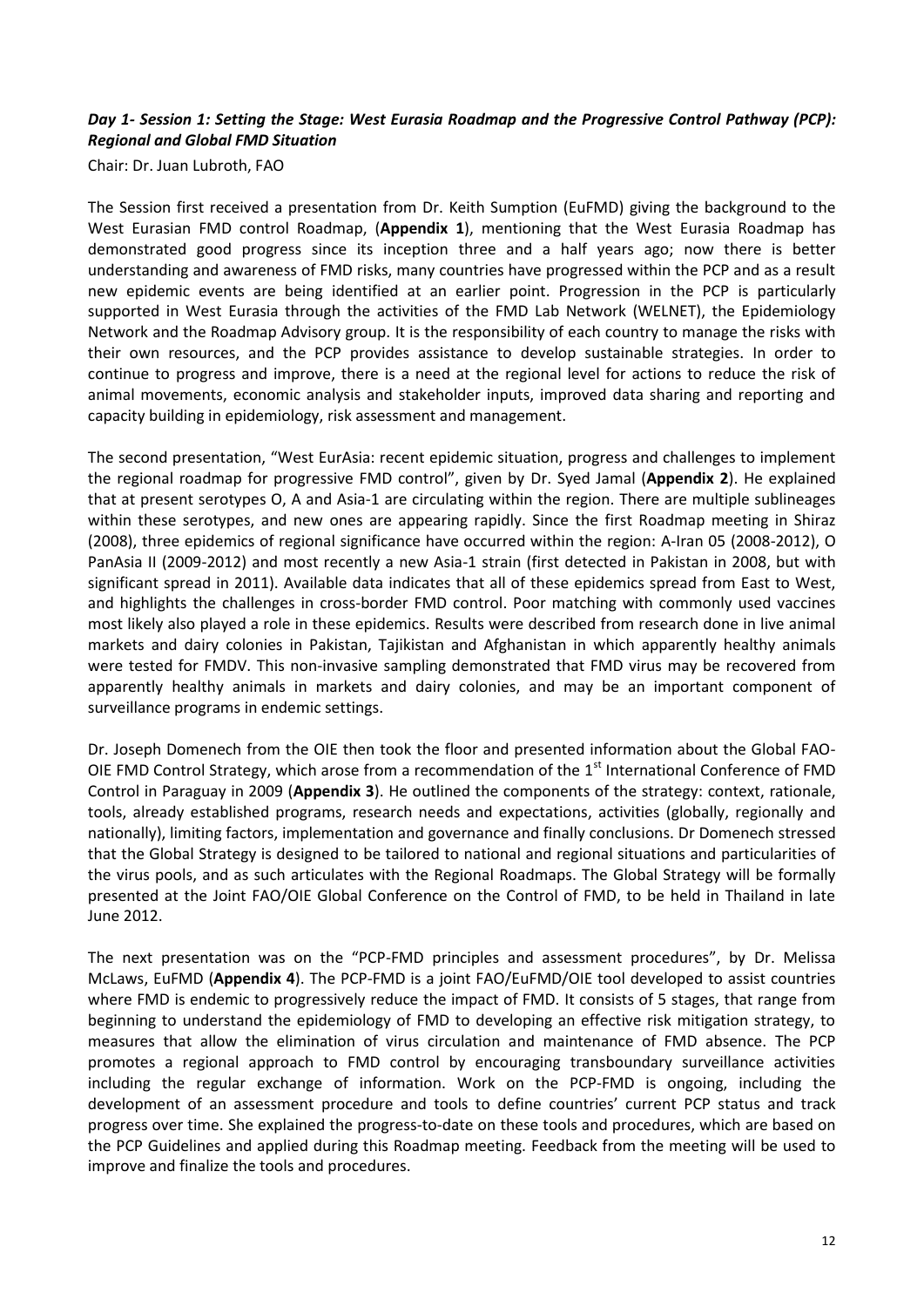Dr. Nadège Leboucq (OIE) presented "Official OIE Recognition of FMD Country Status and Control Programmes - Linkages between OIE procedures (including OIE PVS) and PCP" (**Appendix 5**). She reviewed the steps required for the official recognition of disease status, such as Freedom from FMD with or without vaccination and explained that in 2011, the Terrestrial Animal Health Code was revised to include a description of the new provision for OIE to officially endorse and FMD control programme. Attaining this recognition would involve similar application and evaluation procedures to disease status recognition, and more information about these procedures is available on the OIE website. She also described the linkages between the PCP-FMD and the OIE-PVS tool, and that robust veterinary services are required to progress along the PCP.

The final presentation in the session was a global and regional overview of the FMD situation given by Dr. Jef Hammond from the WRLFMD (**Appendix 6**). In 2011, twelve countries in the region submitted approximately 750 samples to the WRL-FMD. While WRL did not detect serotype Asia-1 from the region in 2010, there were 69 isolates in 2011 including from Afghanistan, Bahrain, Iran and Turkey. In 2012, SAT-2 was detected in Egypt and Libya; phylogenetic analysis indicates that these are not related introductions. Several samples were analysed for vaccine matching in 2011. For Asia-1, of the 12 samples tested only 2 matched the Asia-1 Shamir vaccine strain. For serotype O, 62% matched with O Manisa and 90% with the O PanAsia-2 strain. For serotype A, 42% of samples matched with A22 and 83% with A Iran-05. Based on these findings, he identified vaccines of high importance for the region.

### <span id="page-12-0"></span>*Day 1- Session 2: Country reports*

Chairs: Keith Sumption and Dr Ghazi Yehia, OIE Regional Representative

All countries made brief presentations about their FMD situation in general and specifically progress along the PCP (**Appendices 7-18**).

*Afghanistan:* Afghanistan is currently in Stage 1 of the PCP. In 2011, they carried out a serological survey involving sample collection from 171 villages within 21 provinces; 46% of all samples were positive for NSP antibodies. There were 423 samples collected from suspected outbreaks in 2011, of which 36% were laboratory confirmed. A subset of 124 samples were sent to the WRL and laboratory results indicate that serotypes O, A and Asia-1 are circulating in Afghanistan. To date in 2012, 28 samples have been tested and found to be FMDV positive; again including serotypes O, A and Asia-1. Results from a study on the economic impact of FMD due to decreased milk production were also presented.

*Pakistan:* Pakistan is currently in Stage 1 of the PCP. An NSP serosurvey was done in 2011, involving 3400 samples of which 42% tested positive for NSP antibodies. During 2010-2011, 204 samples were collected from suspect FMD cases and 173 samples were sent to the WRL. Serotypes detected were: A-Iran 05 (AFG 08 and BAR 07); Pan Asia II (PUN 10 and ANT 10) and a new strain (unnamed) of Asia 1. Vaccine matching indicated some strains are not well covered by currently available vaccines. Results from a study undertaken to assess the immediate losses on lactating animals and to evaluate the cost benefit ratio of preventive vaccination were presented.

*Tajikistan*: Tajikistan is currently in Stage 1 of the PCP. An NSP survey was done including four provinces. Between 10-51 villages and 160-800+ animals were sampled in each province. Results showed that 11%- 48% of samples were positive by province. A study of commercial farms revealed 71% of farms had NSP positive animals. In 2011, there were six reports of suspected outbreaks and three were laboratory confirmed, including serotypes O (2) and Asia-1 (1). The current understanding of the epidemiology of FMD is that the virus is maintained within the subsistence farming system. Live animal markets and migration to summer pastures play an important role in the spread of FMD. Mass vaccination of cattle and small ruminants is currently applied.

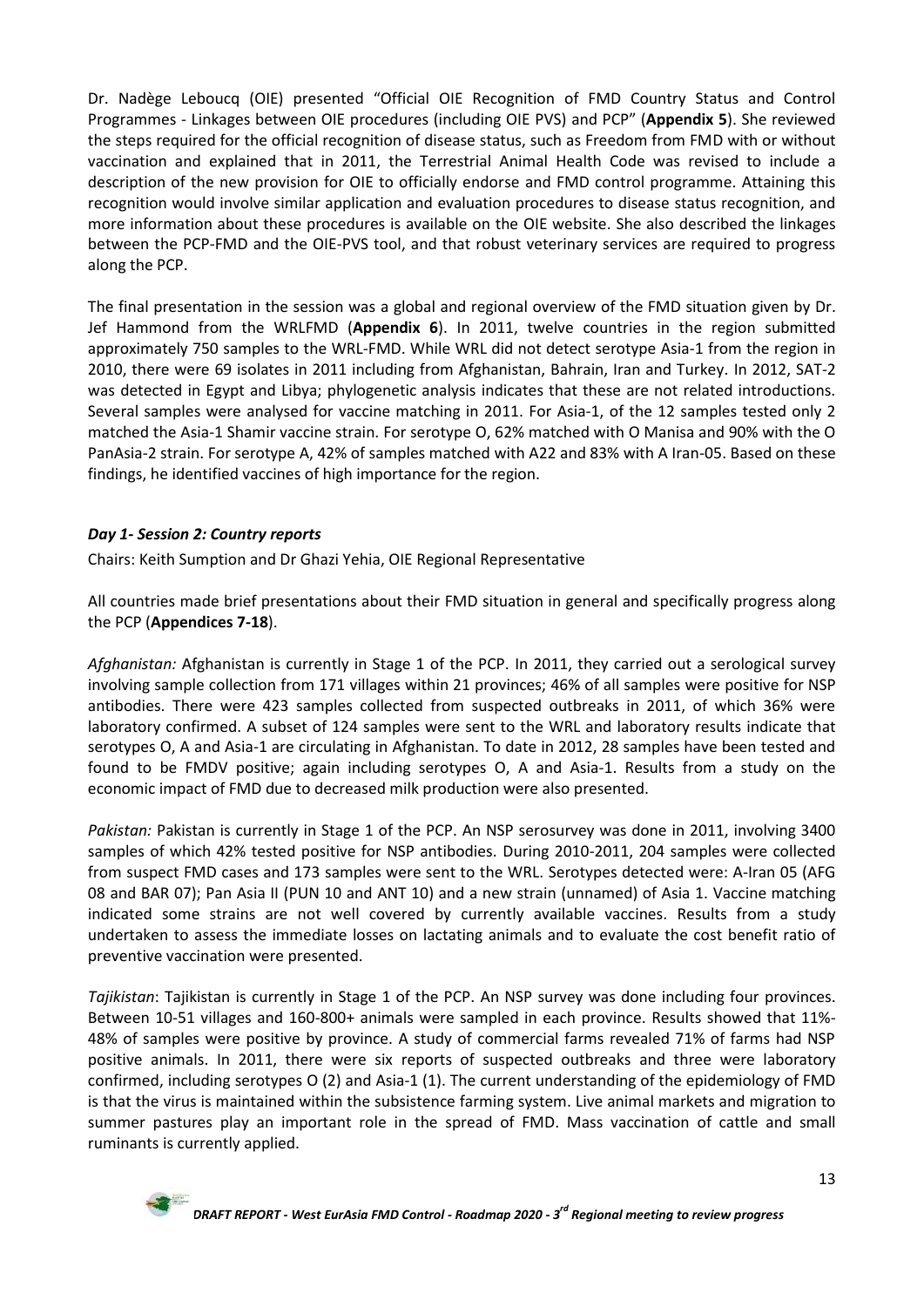*Kyrgyz Republic*: The Kyrgyz Republic was in PCP Stage 0 following the 2010 Roadmap meeting and they are now in PCP Stage 1. In 2011, there was mass vaccination of cattle and small ruminants using trivalent (A/O/Asia-1) vaccine. In 2011, 65 suspected FMD cases were reported and serotypes O (PanAsia 2) and A (Iran 05) were identified. It was stated that the main cause of outbreaks is incursion from neighbouring countries. The State Veterinary Department, in association with FAO, has developed a Program and Strategy for FMD Prevention and Control of Animals, in effect from 2011-2015.

*Kazakhstan*: Kazakhstan was in PCP Stage 0 following the 2010 Roadmap meeting and they are now in PCP Stage 1. Mass vaccination is applied to control FMD. An NSP serosurvey was done in 2011. The risk of FMD is thought to be related to informal animal movements involving neighbouring countries and also between zones within Kazakhstan.

*Uzbekistan*: Uzbekistan was in PCP Stage 0 following the 2010 Roadmap meeting and they are now in PCP Stage 1. Mass vaccination is applied to large and small ruminants in the buffer zone to control FMD. A serosurvey was done which involved the collection and analysis of 1760 samples from 110 villages. Overall, approximately 7% of samples were positive for NSP antibodies.

*Islamic Republic of Iran:* The IR of Iran is currently in PCP Stage 2. In 2011, 2.3% of epidemiological units reported suspected FMD in the country. Serotypes O, A and Asia-1 are currently circulating; Asia-1 was confirmed in March 2011 for the first time since 2004. Mass vaccination is the principle control measure; between 2003-2010 large ruminants were vaccinated three times per year and small ruminants once per year. This strategy is currently being revised and mass vaccination will be applied less frequently. The vaccine used is mostly tri- and tetra-valent (A/O/Asia-1) and produced by the Razi Institute. Important factors in the spread and maintenance of FMD include: long borders with neighbouring countries, improper disposal of dead animals, animal markets, slaughter of animals outside of slaughterhouses, unsuitable transport of animals and manure. To mitigate these risks, a control strategy is being developed that includes strong emphasis on improving biosecurity, movement controls and reducing the risk posed by markets.

*Turkmenistan*: Turkmenistan was in PCP Stage 0 following the 2010 Roadmap meeting is and now in PCP Stage 1. An NSP survey was done in 2011 involving the collection and analysis of 976 samples in 5 different region. Results varied widely between regions: from 6-74% of samples were positive for NSP antibody. No outbreaks were reported, however, and circulating serotypes have not been identified. Mass vaccination is done twice yearly and farmers must pay for the vaccine.

*Armenia:* Armenia is currently in PCP Stage 2. Mass vaccination is applied to cattle and small ruminants using bivalent (A Iran 05/O PanAsia 2) or trivalent (A Iran 05/O PanAsia 2/Asia 1) vaccine. Post-vaccination serosurveillance was done in 2010 and 2011, including testing for both NSP and SP antibodies in large and small ruminants. The level of NSP positive samples varied widely between regions with between approximately 5%-40% NSP seropositive. Small ruminants were more often NSP seropositive in most regions. Positivity to SP also varied between regions (from approximately 45%-85%). In most regions, a higher proportion of cattle were seropositive compared to small ruminants. There were no reports of FMD outbreaks in 2010-2011.

*Azerbaijan*: Azerbaijan is currently in PCP Stage 2. The national FMD control strategy is based on risk analysis, vaccination, seromonitoring and follow-up investigations based on seromonitoring results. FMD risk is primarily associated with animal movements, both within the country and from neighbouring countries and formal and informal movements. Lack of immunity in small ruminants, insufficient vaccine quantity, lack of an identification and registration system for farms and animals were also cited as contributing to the risk of FMD. Steps to address some of these issues were described. High risk zones have been defined: districts bordering IR of Iran, Armenia, Georgia, Turkey; districts near animal markets and those close to seasonal migration paths. Seromonitoring surveys were carried out in 2010-2011 and the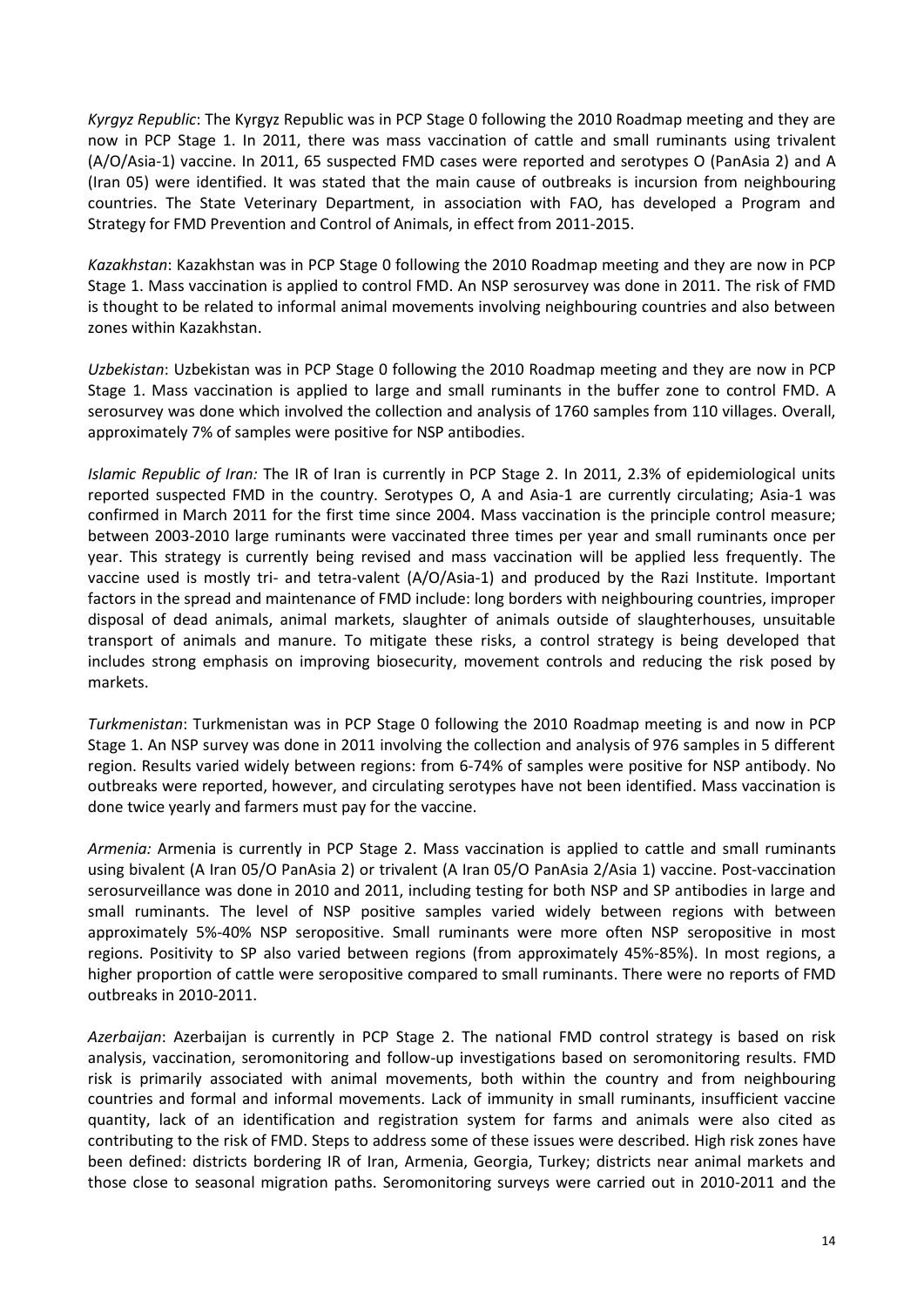results were given in the joint WelNet-epidemiology network meeting (**Appendix 31**). There were no reports of FMD outbreaks in 2010-2011.

*Georgia:* Georgia is currently in PCP Stage 1. The last reported outbreak of FMD in Georgia was in 2002. A NSP serosurvey was done in 2011 with 3% of samples testing positive. FMD high risk zones have been defined: areas near border of Armenia, Azerbaijan, Turkey and the occupied regions; areas near animal migration routes and livestock markets. Georgia is at risk of FMD introduction from other countries, and FMD may spread within Georgia through animal movements associated with markets and seasonal migrations. FMD control is based on surveillance, movement restrictions and vaccination.

*Turkey:* Turkey has two recognized zones with respect to FMD: Anatolia is in PCP Stage 2 and Thrace is in PCP Stage 4. FMD is endemic in Anatolia with serotypes A (Iran-05), O (PanAsia 2) and Asia-1 currently circulating. In 2011, 1797 outbreaks were reported. Of those submitted to the laboratory, 55% were caused by serotype A, 11% by Serotype O and 9% by serotype A (25% unknown). In 2012, to date 185 outbreaks have been reported of which 68% have been determined to be caused by Serotype Asia-1; 19% by serotype A and just 2% by serotype O (12% unknown). Information was given about FMD prevalence by region and province, as well as results of genetic analysis. The control strategy includes mass vaccination combined with surveillance and routine control measures in the case of an outbreak. Animal movement is monitored and regulated using the TurkVet system and training and awareness activities are ongoing. Large ruminants are vaccinated twice per year and small ruminants once per year. Ring vaccination is applied around detected outbreaks. Reported vaccination coverage varies by region from more than 85% to less than 60%. A new vaccine was developed to provide better protection against Asia-1, and initial results indicated that it is effective. FMD risk is considered related to animal movements (within Turkey and also involving neighbouring countries), animal husbandry practices and lack of booster vaccination. In Thrace, large ruminants are vaccinated twice per year and small ruminants once annually. There are strict animal movement controls, that are enhanced at times of high risk (e.g Kurban festival). Regular serosurveillance is implemented, with additional surveys conducted this year in response to the FMD outbreak in Bulgaria.

### <span id="page-14-0"></span>*Day 1- Session 3: Working Groups*

This session consisted of two parts.

In the first part, countries worked individually and were asked to:

- List activities planned for the next three years that would contribute to progress along the PCP;
- Indicate expected progression along the PCP to 2020;
- List areas where external support would be valuable to progress along the PCP;
- List any externally funded projects related to FMD.

In the second part, the countries formed three groups and were asked to discuss and report back on:

- The main challenges encountered to maintain (or make progress) in the current PCP-Stage and/or progress to the next Stage;
- How these challenges could be overcome.

Results from this session were reported on Day 2.

### <span id="page-14-1"></span>*Day 2- Session 1: Working Group Reports*

The groups cited diverse challenges that impede progression along the PCP –FMD. These include political pressure not to report suspected FMD outbreaks due to fear of unwarranted trade sanctions resulting from the report (e.g trade ban of products that is not scientifically based). Other constraints mentioned related

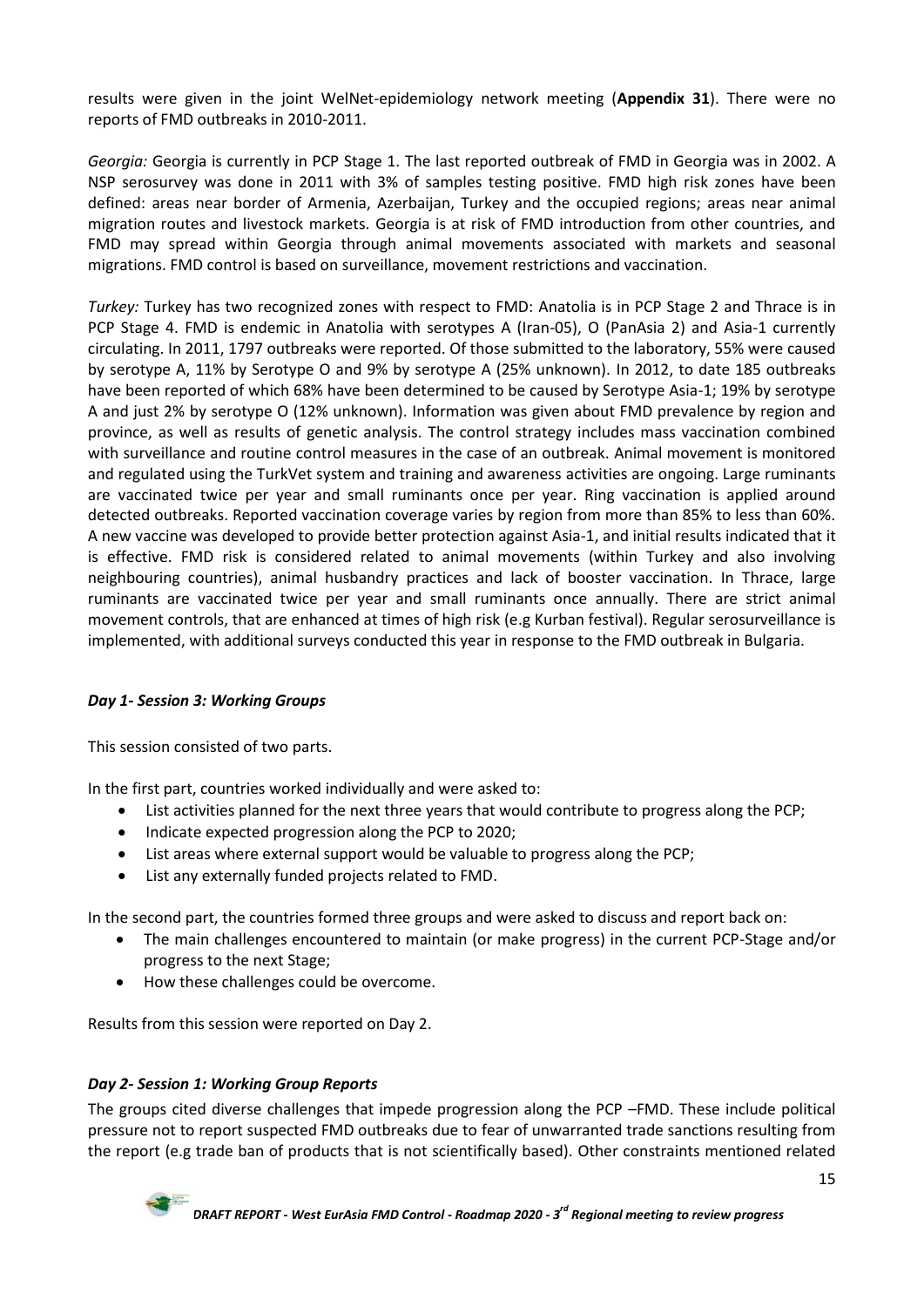to biosecurity and difficulties in implementing effective animal movement controls. Vaccine quality, quantity and suitability were also identified as constraints to progress.

Solutions proposed included international support for vaccine, diagnostic kits and training. Increased sharing of data was called for, as well as the harmonization of surveillance activities across the region.

### <span id="page-15-0"></span>*Day 2- Session 2: Results from questionnaire on vaccination and PCP Assessment*

Chair: Dr. Juan Lubroth

Dr. Eoin Ryan (EuFMD) presented the results of the questionnaire on vaccination that all countries had filled out prior to the meeting (**Appendix 19**). Of the 12 countries present at the meeting, six had reported outbreaks, involving serotypes O (6 countries), A (5 countries) and Asia-1 (5 countries). The presentation detailed vaccine strains used in the region, vaccine strategies applied and resultant reported vaccine coverage, vaccine suppliers, diagnostic capacity and post-vaccination monitoring strategies employed. Six countries reported vaccine matching done; whereas five countries do not. Key regional viral threats identified are serotype Asia-1, the new subgroup to which Shamir does not appear to confer good protection; serotype O PanAsia 2 ( ANT-10 and BAL-10); serotype A-Iran-05 and serotype Sat2, not usually present in the region but currently circulating in Egypt and Libya. Detailed responses are available in Table two.

Dr. Chris Bartels (EuFMD) presented the results of the PCP Assessment (**Appendix 20**). Prior to the meeting, every country had completed a PCP self-assessment checklist for the appropriate Stage of the PCP. The Assessment was based on the results from these checklists plus the information contained within each country presentation. In the presentation:

- The achievements recorded towards each Outcome within the relevant PCP stage are shown in a graphical representation;
- The PCP Stage according to the self-assessment result is given;
- The PCP Stage according to the Roadmap assessment result in given;
- Key activities planned by the country are listed (as per country work, Session 3 Day 1);
- The Provisional PCP-FMD Roadmap was presented.

The Stage assignments are provisional and countries may make an evidence-based appeal prior to 30 June 2012. At this point, the provisional Roadmap will be sent to the relevant GF-TADs committee for approval.

In the provisional Roadmap, three countries progressed from Stage 0 to 1 (Kyrgyzstan, Turkmenistan, Uzbekistan) and no countries regressed.

In the forecast from 2013-2015, countries are somewhat less optimistic about progress compared to the 2010 Roadmap. Four countries (Tajikistan, Turkmenistan, Uzbekistan and Afghanistan) that foresaw that they would be in Stage 3 in 2015 now preview being in Stage 2 in 2015. Looking further ahead, four countries forecast that they will be in Stage 3 in 2020. In Stage 3, FMD outbreaks are still expected and the focus of the Stage is progressive reduction of outbreak incidence, working towards elimination of circulation. Therefore, this suggests that the Roadmap is not currently on track to achieve the vision of freedom from clinical cases of FMD being achieved by the year 2020.

### <span id="page-15-1"></span>*Day 2- Session 3: Report from Advisory Group, Roundtable discussion, Draft Recommendations and Closing Remarks*

The advisory group consists of three national veterinary service representatives (currently Pakistan, Turkey and Azerbaijan), network representatives (Naci Bulut (WELNET) and Naser Rasoli (Epi-Network)) and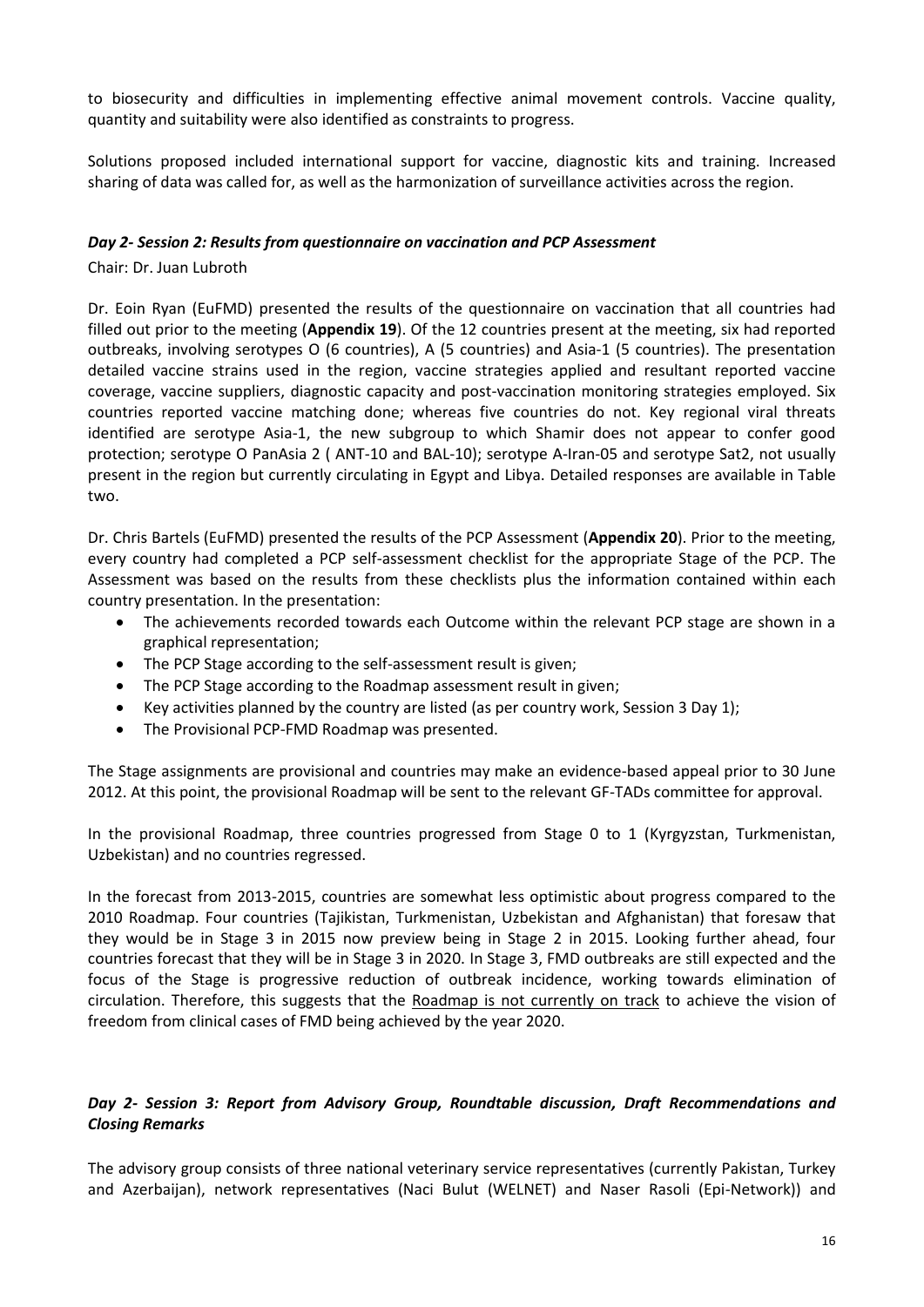representatives from international organizations (EuFMD, FAO, EC and OIE). Items discussed at the meeting included issues arising from the PCP Assessment. Roadmap support and annual progress review (2013-), donor coordination and future meeting dates (**Appendix 21**).

### *Regarding the PCP Assessment progress*:

- The Advisory committee supporting the proposed movements of three countries from Stage 0 to 1, based on the evidence presented at the Meeting;
- The issue of countries that do not report outbreaks despite positive NSP serology, indicating circulating FMDV, was discussed. The lack of reported outbreaks presents a challenge in determining the circulating serotypes and strains, which is an important component of all PCP Stages;
- To progress from Stage 1 to Stage 2, a dossier must be provided that describes the control strategy in which the outcomes of Stage 1 are clearly described and addressed (understanding of FMD epidemiology and risk);
- For countries that are currently in Stage 2, in order to remain in that stage they must provide a dossier that describes the control strategy in which the outcomes of Stage 1 are clearly described and addressed (understanding of FMD epidemiology and risk) prior to the next Roadmap meeting;
- External assessment should be on request unless clear conflict between self-assessment and Roadmap Review findings.

Regarding Roadmap support and annual progress review from 2013 onwards, the Advisory group thanked the FAO -GTFS/ITA project for their support from the start of the Roadmap.

The West Eurasia Roadmap Advisory Committee was re-elected with Turkey retaining the Presidency and Azerbaijan and Pakistan providing members. Naci Bulut (Turkey) was re-elected for the WELNET Network, and for the Epi-Network, Dr Naser Rasoli (Iran).

EuFMD was requested to provide the Secretariat for future meetings. Annual meetings are encouraged, supported by EuFMD /GfTADS Europe and co-ordinated with Gf-TADS Middle-East. A mid-year meeting is also recommended to follow-up the questions raised in March, and may take place as a side-meeting at the Bangkok Conference, June 2012.

Donor coordination is recommended and may involve the EC, USDA, FAO, World Bank, Turkish International Cooperation and Development Agency (TIKA) and the Asian Development bank. Meetings with some of these donors have already been arranged to take place prior to the Global Conference in Thailand.

The Draft recommendations were read, and the text amended or comments noted for revision of the final Version.

Delegates of the 12 countries, observers and the international organizations (FAO, EC, OIE, EuFMD) gave closing remarks on the proceedings of the  $3<sup>rd</sup>$  Roadmap Review Meeting. The remarks were, without exception, positive on the outcome of the Meeting, and on the importance of the Roadmap as a framework for increasing action against FMD in the region, and for stimulating investment and achieving greater impact of national and regional efforts. Many themes that had already arisen over the course of the meeting were stressed, particularly the importance of a regional coordination and broad support for the PCP approach. The need for improved animal movement controls and biosecurity, as well the high cost of vaccine and the importance of financial support were raised several times.

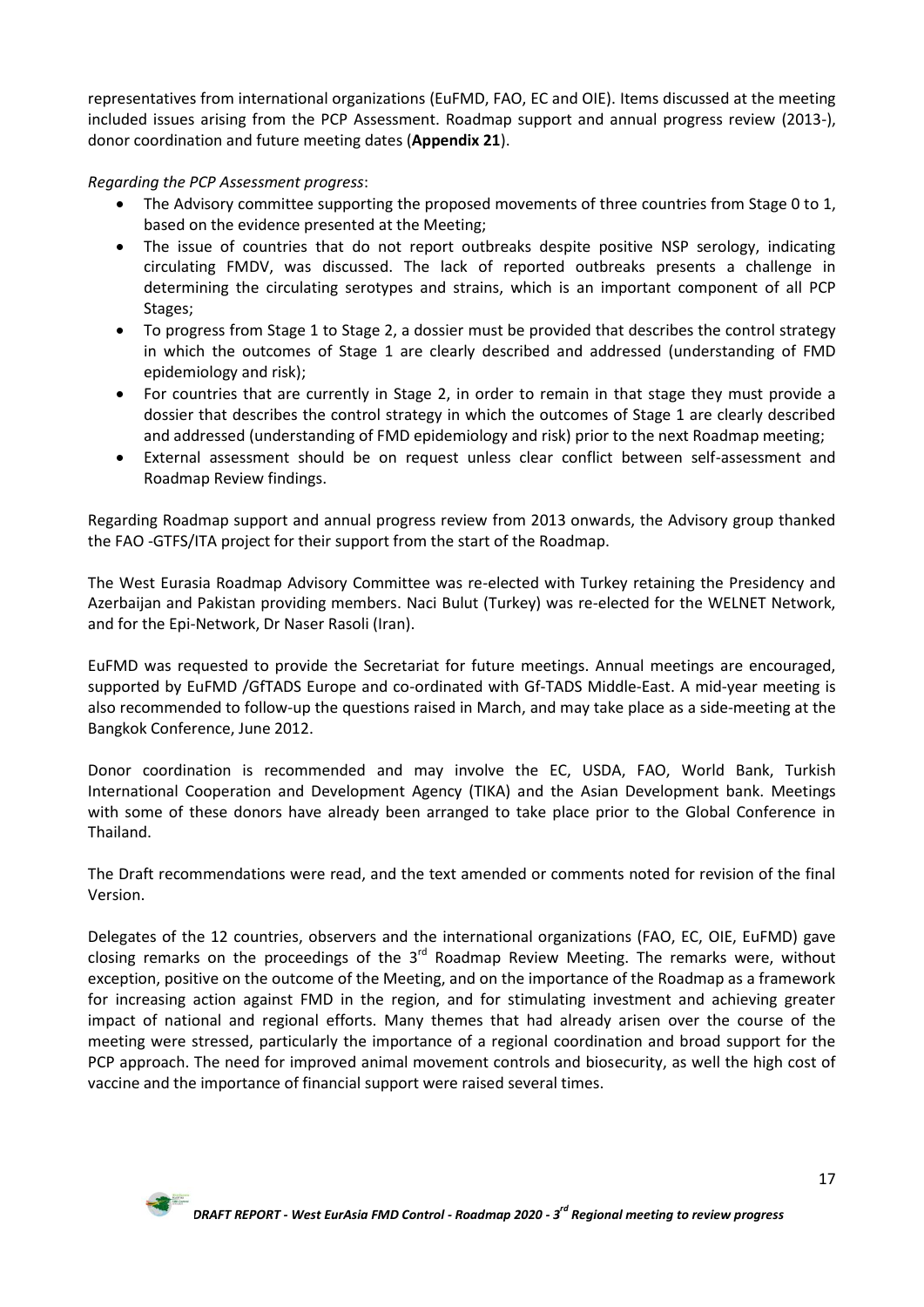| <b>COUNTRY</b>    | Valuable areas for external support                                            | <b>CURRENT PROJECTS</b>               |
|-------------------|--------------------------------------------------------------------------------|---------------------------------------|
| AFGHANISTAN       | Financial and technical support<br>$\bullet$                                   |                                       |
| ARMENIA           | Training on FMD for laboratory staff and epidemiologists<br>$\bullet$          | <b>Strengthening FMD</b>              |
|                   | Technical support (upgrading equipment, improvement of<br>٠                    | surveillance and control in           |
|                   | diagnostic methods, diagnostic kits)                                           | the TCC (MTF/INT/003/EEC)             |
|                   | Vaccine for supporting buffer zone<br>٠                                        | (end 2012)                            |
| AZERBAIJAN        | Training in epidemiology and GIS<br>$\bullet$                                  | <b>Strengthening FMD</b>              |
|                   | Training for lab<br>$\bullet$                                                  | surveillance and control in           |
|                   | Diagnostic kits (SP, NSP)<br>$\bullet$                                         | the TCC (MTF/INT/003/EEC)             |
|                   | PCR reagents                                                                   | (end 2012)                            |
|                   | Vaccine<br>$\bullet$                                                           |                                       |
| <b>GEORGIA</b>    | Vaccine<br>$\bullet$                                                           | <b>Strengthening FMD</b>              |
|                   | Epidemiology and laboratory training<br>$\bullet$                              | surveillance and control in           |
|                   | FMD rapid test and laboratory kits<br>$\bullet$                                | the TCC (MTF/INT/003/EEC)             |
| IR of IRAN        |                                                                                | (end 2012)<br>EuFMD project (to 2013) |
|                   | Extension of EuFMD project<br>$\bullet$                                        |                                       |
|                   | Training courses, particularly in epidemiology<br>$\bullet$                    |                                       |
|                   | Participation in international meetings<br>$\bullet$                           |                                       |
| <b>KAZAKHSTAN</b> | Field studies and lab quality control development<br>Soon available in English |                                       |
| <b>PAKISTAN</b>   | Production of diagnostic reagents<br>$\bullet$                                 | Progressive Control of FMD in         |
|                   | Establish vaccine matching<br>$\bullet$                                        | Pakistan (USDA funding until          |
|                   | Capacity building in epidemiology<br>$\bullet$                                 | 2014)                                 |
|                   | Upgrade local vaccine production capacity<br>٠                                 |                                       |
|                   | Vaccine quality control<br>$\bullet$                                           |                                       |
| <b>TAJIKISTAN</b> | Training in planning, risk analysis, value chain analysis<br>$\bullet$         |                                       |
| <b>TURKEY</b>     | Vaccination<br>$\bullet$                                                       | EC Project: 2011-2014;                |
|                   | Serosurveillance<br>$\bullet$                                                  | EuFMD: 2011-2012                      |
| TURKMENISTAN      | training for veterinary managers and field vets<br>$\bullet$                   |                                       |
|                   | Laboratory equipment and reagents<br>$\bullet$                                 |                                       |
|                   | More information to veterinary managers about socio-<br>٠                      |                                       |
|                   | economic impact of FMD                                                         |                                       |
|                   | Assist veterinary services to improve control plans<br>٠                       |                                       |
|                   | Organize awareness activities for farmers<br>٠                                 |                                       |
| <b>UZBEKISTAN</b> | training for veterinary managers and field vets<br>$\bullet$                   |                                       |
|                   | Laboratory equipment and reagents<br>$\bullet$                                 |                                       |
|                   | More information to veterinary managers about socio-<br>$\bullet$              |                                       |
|                   | economic impact of FMD                                                         |                                       |
|                   | Assist veterinary services to improve control plans                            |                                       |
|                   | Organize awareness activities for farmers<br>٠                                 |                                       |

**Table 1**: *Areas where external support would be valuable and current projects relevant to the PCP-FMD*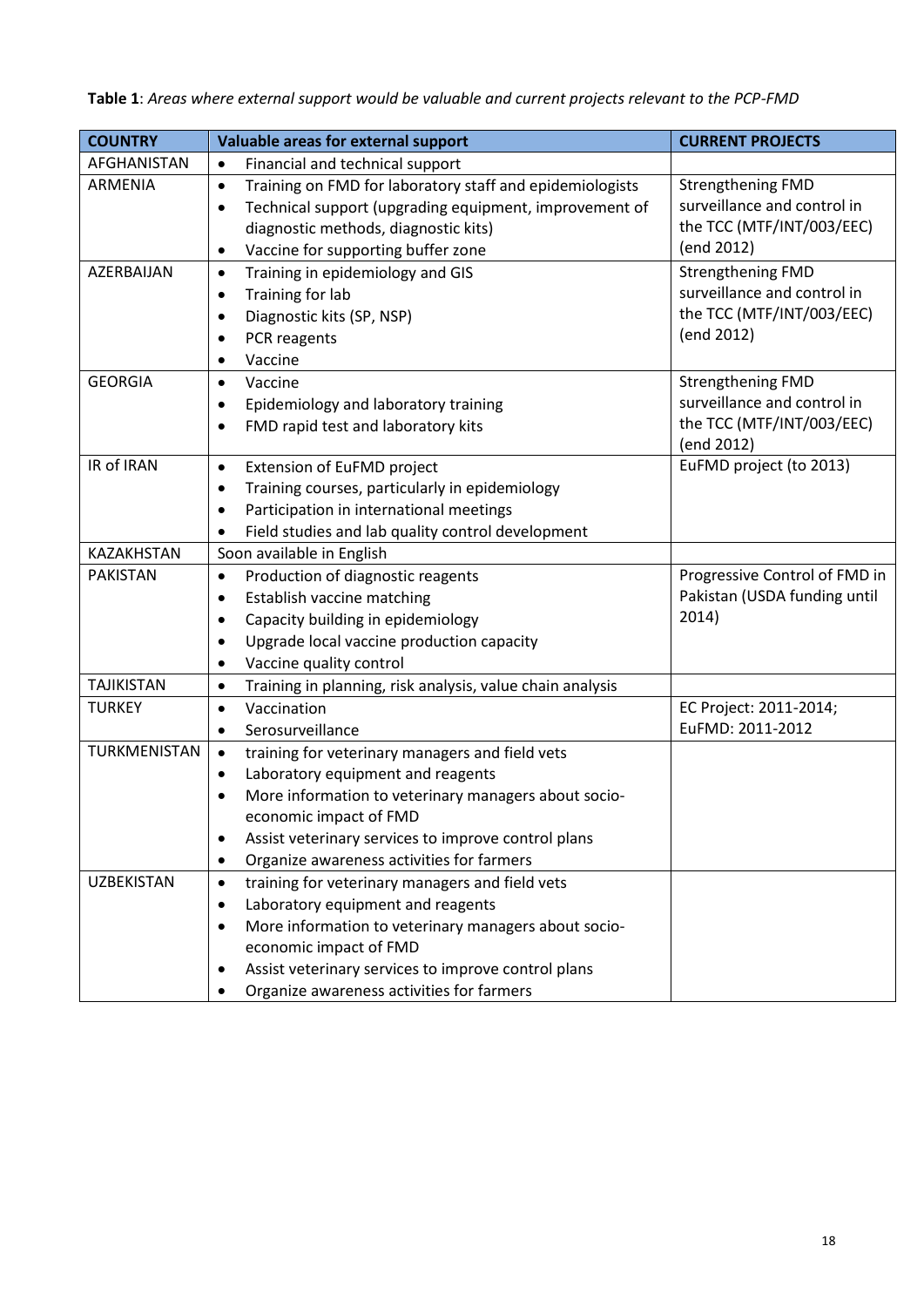### **Table 2: Detailed responses to vaccination questionnaire**

| Question                                                                                           | <b>Turkey</b>                                    | Uzbek.                                                                                            | Georgia                                                                                                                                                                                                                              | Tadjik.                                                           | Turkme.                                           | Afghan.                                                 | Arm.                                                                                                                                                                                                                                                               | Azer.                                                                                                         | Kyrgyz.                                                                     | Pakis.                                                                      | <b>Iran</b>                               |
|----------------------------------------------------------------------------------------------------|--------------------------------------------------|---------------------------------------------------------------------------------------------------|--------------------------------------------------------------------------------------------------------------------------------------------------------------------------------------------------------------------------------------|-------------------------------------------------------------------|---------------------------------------------------|---------------------------------------------------------|--------------------------------------------------------------------------------------------------------------------------------------------------------------------------------------------------------------------------------------------------------------------|---------------------------------------------------------------------------------------------------------------|-----------------------------------------------------------------------------|-----------------------------------------------------------------------------|-------------------------------------------|
| Were there<br>cases of FMD<br>notified in<br>2011-12?                                              | Yes                                              | <b>No</b>                                                                                         | <b>No</b>                                                                                                                                                                                                                            | Yes                                                               | No clinical<br>cases                              | Yes                                                     | <b>No</b>                                                                                                                                                                                                                                                          | No                                                                                                            | Yes                                                                         | Yes                                                                         | yes                                       |
| Which type (s)<br>of FMD-virus<br>were involved<br>(A, O, Asia1,<br>Non Type)                      | O, A,<br>Asia1                                   | <b>No</b>                                                                                         | <b>No</b>                                                                                                                                                                                                                            | O panAsia 2 in<br>2011, Asia1 in<br>2011                          |                                                   | A, O,<br>Asia1                                          | ÷.                                                                                                                                                                                                                                                                 | No                                                                                                            | $A - O$                                                                     | A-Iran-05, O-<br>Panasia 2,<br>Asia1<br>unnamed                             | A, O, Asia 1                              |
| Describe the<br>strategy for<br>vaccination of<br>cattle                                           | Twice<br>yearly                                  | Free &<br>compul. vacc.                                                                           | Free &<br>Compul.<br>vacci. in High<br>Risk Zones,<br>twice a year<br>(Spring&<br>Autumn)                                                                                                                                            | Free &<br>compul. vacc.                                           | Random<br>vacc.                                   | <b>FMD</b><br>control<br>strategy<br>does not<br>exist  | Free & compul.<br>vacc.                                                                                                                                                                                                                                            | Compl.<br>Vacc.                                                                                               | Free &<br>compl.<br>vacc.                                                   | Voluntarily                                                                 | Free on<br>compl.<br>Vacc.                |
| Describe the<br>strategy for<br>vaccination of<br>small<br>ruminants                               | Annually<br>in two<br>provinces                  | Free &<br>compul.                                                                                 | Free &<br>Compul.<br>(Obligatory)<br>vaccination in<br>the high Risk<br>Zones twice a<br>year (Spring<br>and Autumn).                                                                                                                | Free &<br>compul. Vacc.                                           | Random<br>vacc.                                   | <b>FMD</b><br>control<br>strategy<br>does not<br>exists | Free & compul.<br>Vacc.                                                                                                                                                                                                                                            | Compul.<br>vacc.                                                                                              | $\blacksquare$                                                              | Voluntarily                                                                 | Free on<br>compul.<br>vacc.               |
| Composition of<br>the vaccine<br>used in each<br>species<br>(valency,<br>serotype, and<br>antigen) | O Tur 07;<br>A TUR<br>06; Asia1<br><b>TUR 11</b> | Large and<br>small cattle:<br>Trivalent (A<br>Iran05 $/$<br>OPanAziya-<br>$2/Aziva-1-$<br>Shamir) | Cattle and<br>sheep - 2011:<br>Bivalent (A -<br>Iran05, $O -$<br>PanAsia-2);<br>and<br>Trivalent (A -<br>Iran05, $O -$<br>PanAsia-2,<br>Asia- $1 -$<br>Georgia 2001)<br>Produced by<br><b>FGI ARRIAH</b><br>(Russian<br>Federation). | Cattle &<br>sheep:<br>trivalent (A<br>Iran05/01<br>Manisa\Asia 1) | Cattle &<br>sheep:<br>A;O;C;Asi<br>a <sub>1</sub> | Same<br>vaccine for<br>cattle &<br>small<br>ruminant    | Trivalent-A Iran-<br>2005, O<br>PanAsia2, Asia-1<br>Georgia-2001,<br>TV FMD vaccine<br>(strains -<br>O/TUR/5/2009,A<br>/TUR/20/2006,<br>Asia 1 Shamir),<br>Bivalent-(A Iran-<br>2005, O<br>PanAsia2)<br>TV-Merial-(01<br>Manisa, A Iran<br>2005, Asia 1<br>Shamir) | Cattle:<br>trivalent<br>(A<br>Iran2005,<br>O PanAsia<br>$2$ , Asia-1<br>Georgia<br>2001;<br>sheep<br>bivalent | $A - Iran$<br>05 cattle,<br>$O - Pan -$<br>Asia-2,<br>Asia- $1 -$<br>Shamir | the subtypes<br>of the locally<br>manufacture<br>d vaccine are<br>not known | Tri $8$<br>Tetravalan<br>(A, O,<br>Asia1) |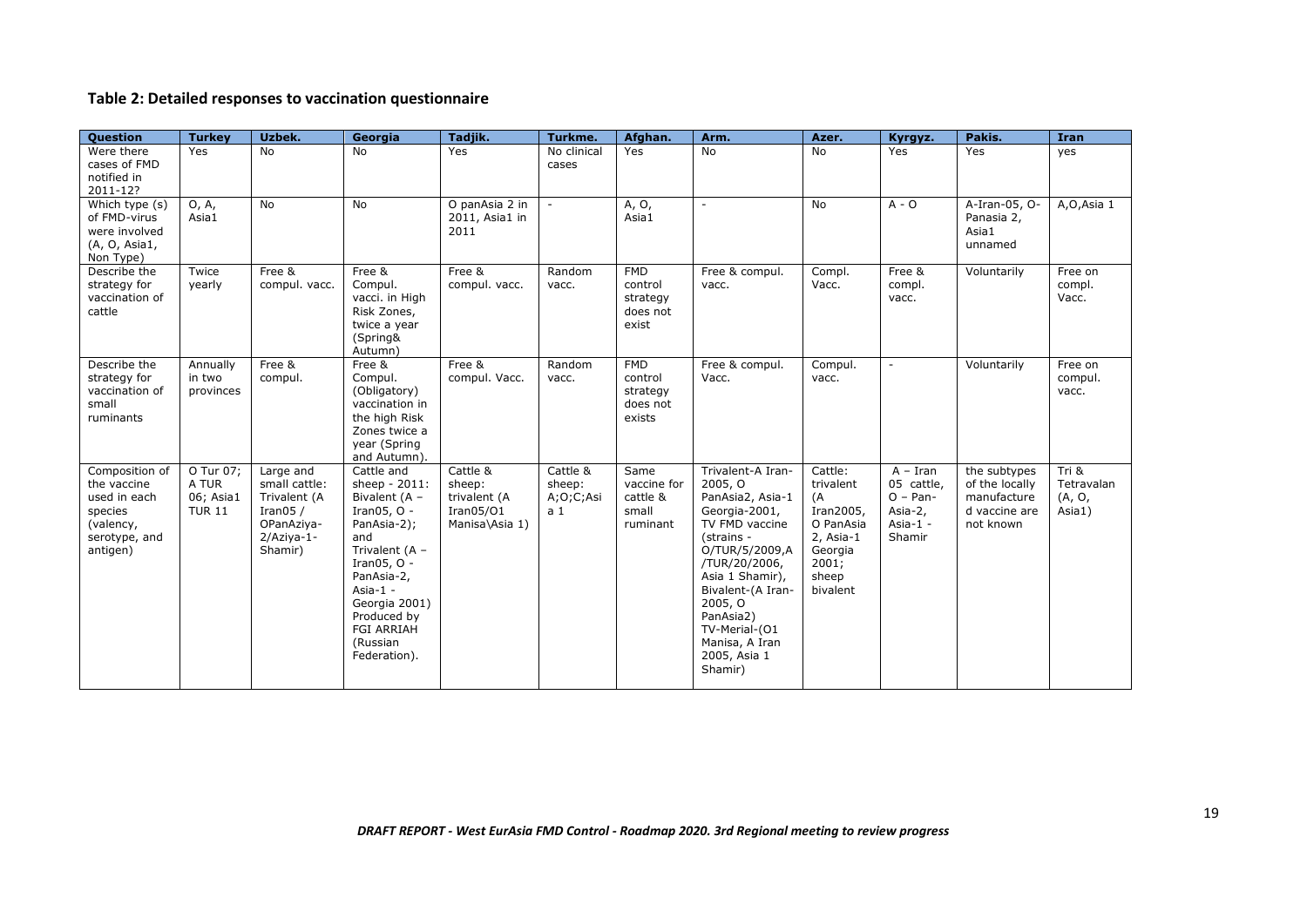| Approximate<br>coverage of<br>vacc. by<br>species         |                        | 20 % cattle,<br>16 % small<br>ruminants                                                           | 35% in<br>cattle.30% in<br>small<br>ruminants.<br>(Small<br>Ruminants in<br>the high risk<br>zones are<br>vaccinated by<br>owners with<br>commercial                                                                                                                                                                                   | 50% in cattle<br>35% in small<br>ruminants                                                  | 30% in,<br>20% in SR | Less than<br>10%                                                   | 100% in cattle,<br>65% SR                                                            | 100% in<br>cattle,<br>20% in SR                                                      | 83%<br>cattle,<br>55% SR | 0.01% | 35% in<br>cattle, 60%<br>in sheep &<br>goat |
|-----------------------------------------------------------|------------------------|---------------------------------------------------------------------------------------------------|----------------------------------------------------------------------------------------------------------------------------------------------------------------------------------------------------------------------------------------------------------------------------------------------------------------------------------------|---------------------------------------------------------------------------------------------|----------------------|--------------------------------------------------------------------|--------------------------------------------------------------------------------------|--------------------------------------------------------------------------------------|--------------------------|-------|---------------------------------------------|
| How is the<br>vacc. program<br>followed-<br>up/monitored? | <b>NSP</b><br>serology | Annual<br>serological<br>samples 400-<br>500<br>vaccinated<br>animals one<br>month after<br>vacc. | vaccines)<br>In 2010/11<br>sero-survey in<br>whole country<br>(LR, SR & Pig<br>on SP/NSP).<br>In 2012<br>planning new<br>sero-survey.<br>Serologic<br>check (SP) of<br>vaccinated<br>animals<br>conducted 3-8<br>weeks after<br>vacc<br>Telephone &<br>on-site<br>monitoring is<br>done by<br>special group<br>after each<br>campaign. | Serologic<br>check (SP) in<br>5-10% of<br>vaccinated<br>animals one<br>month after<br>vacc. | $\sim$               | <b>No</b><br>monitoring<br>in 2011<br>due to<br>budget<br>problems | Serologic check<br>(SP) in 8000<br>vaccinated<br>animals one<br>month after<br>vacc. | Serological<br>monitoring<br>of<br>vaccinated<br>animals<br>one month<br>after vacc. | Yes                      |       | Checking<br>the<br>outbreaks<br>& vacc.     |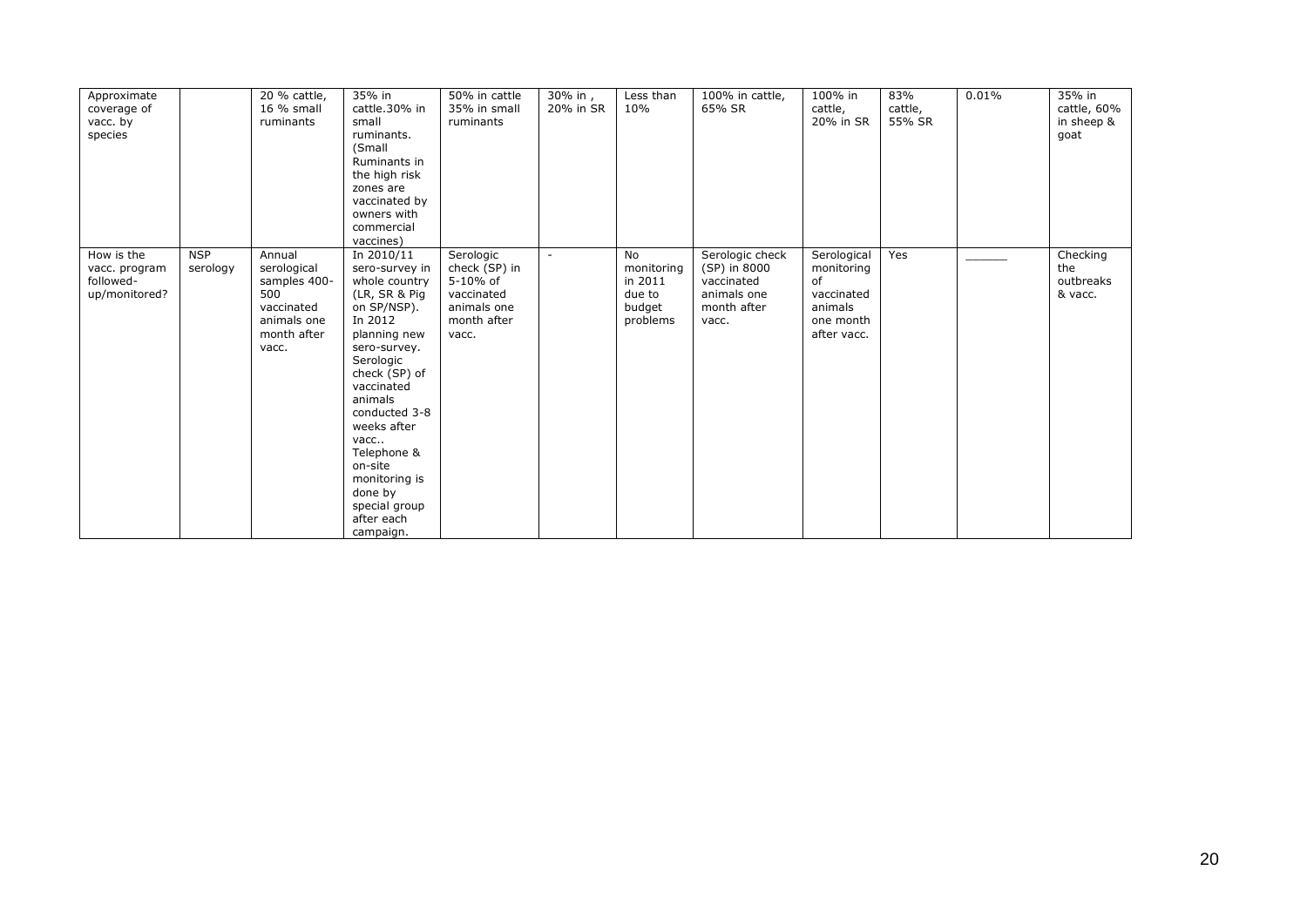### <span id="page-20-0"></span>*Network Meeting Summary and Recommendations*

<span id="page-20-1"></span>The networks first met individually and then held a joint technical session.

### *Lab Network (WELNET)* **-** *summary and recommendations*

The West Eurasian laboratory network (WELNET) was formed at the 2009 Istanbul FMD week meeting, following a recommendation at the 2008 Shiraz regional roadmap meeting. It has since been very active, with a review of the activities in 2010 given in the report of the second FMD week, Istanbul, 2010.

The fourteen member states of WELNET are Iran, Pakistan, Turkey, Afghanistan, Iraq, Syria, Tajikistan, Turkmenistan, Uzbekistan, Armenia, Azerbaijan, Georgia, Kazakhstan and Kyrgyzstan.

Dr Emiliana Brocchi (IZSLER) gave a presentation on advances in diagnostic tests, including recent developments in SAT2 diagnostics. IZSLER has supplied newly developed antigen ELISA kits for SAT2 detection to Egypt for use there, and can supply more kits to other countries in the area over the coming period. (**APPENDIX 22**)

Dr Nazam Shirazi (Iran) presented work on developing a multiplex PCR assay optimized for FMD viruses found in the West Eurasia region. This was particularly welcomed by Dr Naci Bulut of the SAP Institute (Turkey), which has developed a similar multiplex assay. Further discussions to address cooperation and areas of collaboration are planned. (**APPENDIX 23**)

Dr Jef Hammond (OIE/FAO FMD World Reference Laboratory) gave a presentation covering the importance of proficiency trials and their role in developing the diagnostic capacity of laboratories. (**APPENDIX 24**)

Dr Labib Bakkali-Kassimi (ANSES, France) discussed the importance of quality control and assurance in diagnostic laboratories. He outlined the processes whereby laboratories can start to quickly implement quality control monitoring using control charts, and described the many benefits to the laboratory and its clients of using quality systems(**APPENDIX 25**).

Dr Naci Bulut was re-confirmed as WELNET leader, and outlined draft recommendations from the workshop; these were endorsed by the group; Dr Bulut was asked to draft an action plan and circulate in the next few weeks, and also to collate updated information on WELNET member laboratory capacities.

The recommendations of the WELNET meeting were:

- 1. Continued support is still vital to WELNET in 2012 to achieve the rapid sharing of laboratory information on FMD between the reference and national laboratories in the region and to support early detection and diagnosis capacity;
- 2. That the Annual Workplan for 2012 be considered and supported by EuFMD and /or other international agencies, and calls upon the EuFMD to provide support for the action plan;
- 3. To organize teleconference between Pakistan, Iran, Afghanistan and Turkey, to support the WELNET and reference laboratories providing vital services to the Roadmap;
- 4. Continued support be provided on the training needs for laboratory diagnosis to built up laboratory capacity in the region by developing a comprehensive plan to address training requirements for the next 3 years, facilitated by FAO/EUFMD consultancy project;
- 5. To develop a mechanism for early detection and prompt identification of novel virus strains and threats in the region by collection of samples from endemic and sporadically diseased countries in the region and testing through the WELNET;
- 6. To organize a training workshop on vaccine matching methods to support regular testing for monitoring continual antigenic changes in order to optimise vaccination strategy in the region;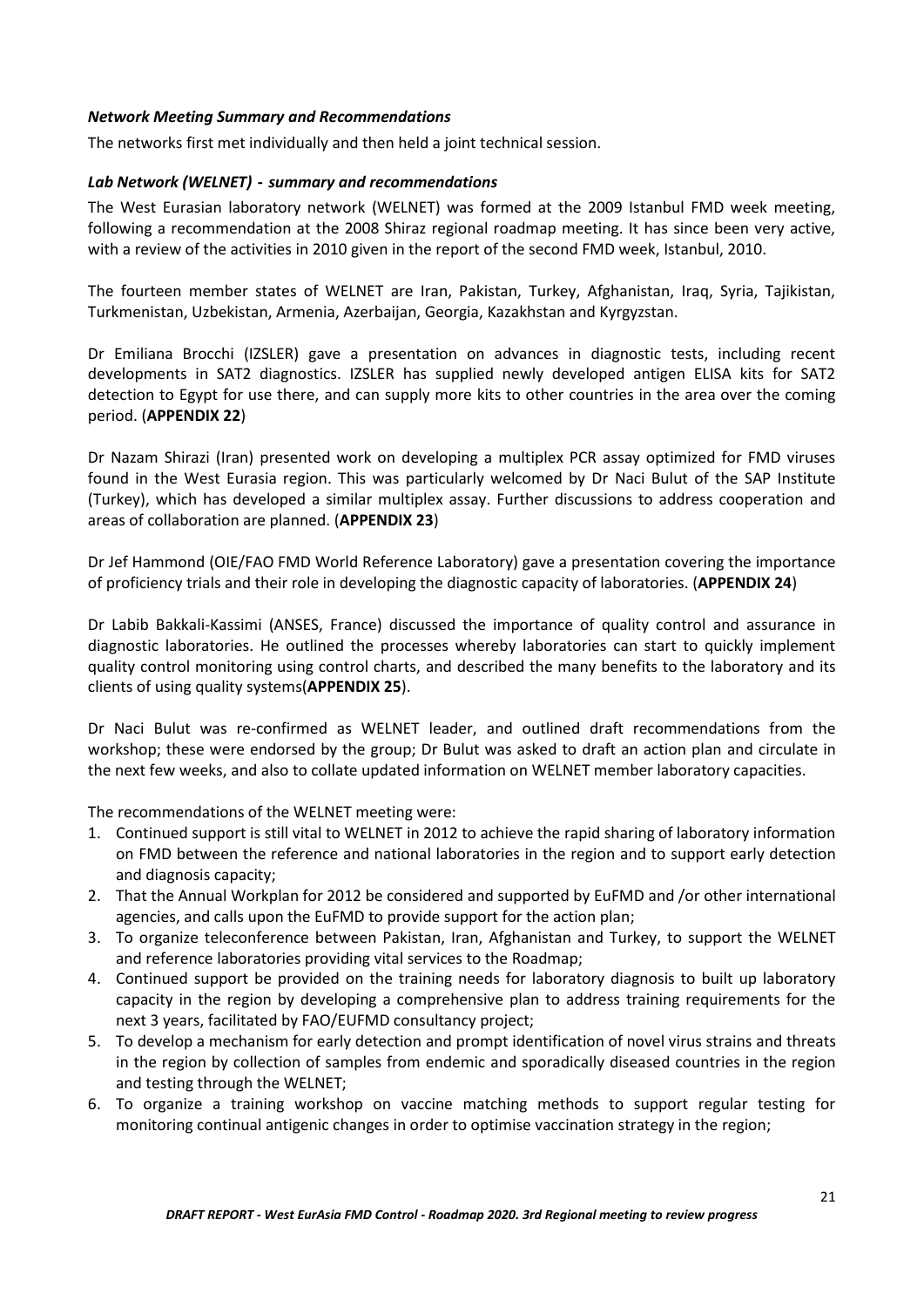- 7. To develop a simple proficiency trial system to be serviced within the region following a feasibility study supported by WRL and EUFMD, with results that can be presented to the Annual Meeting and communicated to the WRL and EuFMD regularly;
- 8. To organize a workshop to assess residue of NSP by IPC kit for use in the region, and enhance NSP serosurveillance capacity in the region;
- 9. A pilot study be supported on the benefit/cost of swab sampling from high risk markets in the region in light of existing study in order to evaluate usefulness as an alternative collection system to identify circulating virus, including support to WELNET laboratories willing to undertake the services and information sharing required;
- 10. Encourage WELNET laboratories developing Multiplex Real Time RT-PCR in the region, and facilitate collaboration between the WELNET laboratories already working on this area (Turkey and Iran) with the goal of primer optimization according to circulating and high-risk strains.

### <span id="page-21-0"></span>*Epidemiology Network – summary and recommendations*

The meeting commenced with a discussion about the function and structure of the Network. Results of this discussion are captured in the first two recommendations from the meeting.

Following this discussion, Dr Melissa McLaws (EuFMD) gave a short presentation on the **Practical Epidemiology for Progressive Control (PEP-C)** training course that is being developed and should be first offered in the West Eurasia region (**Appendix 26**).

Dr Luca Tasciotti from the International Institute of Social Studies of Erasmus, Rotterdam University, the Netherlands presented a summary of a longitudinal study carried out in Pakistan on the economic impact of FMD on milk production (**Appendix 27**). This study analysed data collected from 70 farmers between November 2010 and May 2011. The results suggest that vaccination of cattle/buffalo is an economically worthwhile activity.

Results from a study on the economic impact of FMD on milk yield in cattle in Afghanistan were presented by Dr Giancarlo Ferrari (FAO) (**Appendix 28**).

### *Epidemiology Network Recommendations:*

- 1. The network should seek to undertake activities and initiatives that will support countries in progress through PCP-FMD, particularly through the promotion of use of epidemiological tools in FMD control and by harmonizing the approach to surveillance in order to facilitate communication and understanding in the region. These activities should also improve early warning and response to FMD events in the region.
- 2. Through electronic communication and face-to-face meetings when possible, the network should share information and results pertaining to FMD monitoring and surveillance design and analysis, socioeconomic approach and outcomes and value chain analysis.,
- 3. That a training course in "Practical Epidemiology for Progressive Control" should be offered to network members, to build capacity in epidemiology and specifically develop the skills needed to undertake activities within the framework of the PCP-FMD

### <span id="page-21-1"></span>*Joint Network session– summary*

A joint session of the laboratory and epidemiology networks was held due to the common interests in the areas of post-vaccination monitoring and serosurveillance.

Dr Chris Bartels (EuFMD consultant) presented the results of a study on seroprevalence and risk factors for FMD in West Azerbaijan, highlighting the high prevalence in young stock and the village level risk factors involved (**APPENDIX 29**).